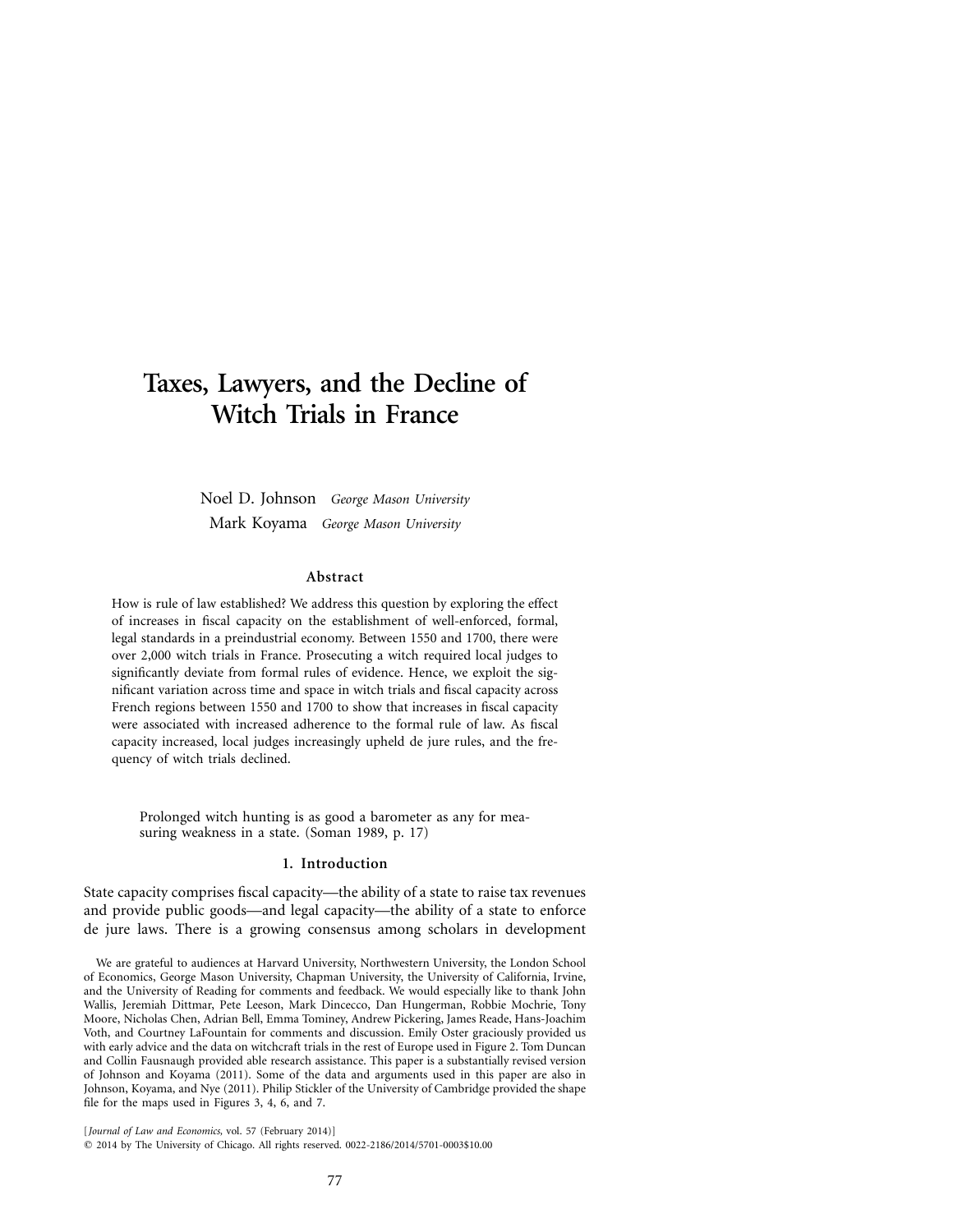economics and political economy that state capacity is an important determinant of economic growth.<sup>1</sup> However, the process through which a country acquires state capacity and the relationship between fiscal and legal capacity remain poorly understood. In this paper, we study the effect of increases in fiscal capacity on legal capacity and the rule of law.

There is an extensive literature examining the rise of fiscal capacity.<sup>2</sup> Less has been written about the emergence of legal capacity. Economists agree that the rule of law is an important correlate of economic growth (Rodrik, Subramanian, and Trebbi 2004). However, relatively little has been written about how the rule of law emerged and about how investments in fiscal capacity affected legal capacity. One reason for this is that historical measures of legal capacity are extremely hard to find. We overcome this obstacle by arguing that the relatively ample data on witch trials in preindustrial France can be used to study the emergence of legal capacity there. We are not the first economists to look at witch trials. Oster (2004) finds that particularly severe weather was associated with spikes in the number of witch trials in early modern Europe. Miguel (2005) examines the impact of negative income shocks on witch killings in rural Tanzania since the mid-1990s. Unlike these authors, we are not concerned with the effect of supply shocks on the frequency of witch trials per se but rather with what the frequency of witch trials reveals about legal institutions in preindustrial Europe.

Witchcraft was a very difficult crime to prosecute in early modern France if judges adhered to the letter of the law. As such, witches were most likely to be tried and convicted in regions where magistrates departed from established legal statutes. We argue that collecting taxes required standardized and properly enforced judicial procedures. Hence, as the fiscal demands on the state increased, central governments had an incentive to reorganize and coordinate the enforcement of judicial rules. Our hypothesis is that as governments did so, the frequency of witch trials decreased. Witch trials were, as the opening quote from Soman (1989) indicates, symptomatic of weak legal institutions.

We develop a model to formalize the logic behind the argument that witchcraft trials can be used as a measure of legal weakness. To investigate the relationship between the rise of the fiscal state and the enforcement of de jure legal standards, we exploit the significant variation in witch trials across time and space in France between 1550 and 1700. This is a particularly informative period because it also saw a rapid increase in the size of the French fiscal state. The French economy remained Malthusian during this period. We can therefore control for increases in per capita income by using a new database on European cities compiled by Bosker, Buringh, and van Zanden (2013). Combined with our difference-in-

<sup>&</sup>lt;sup>1</sup> For recent work in political economy, see Besley and Persson (2011); for recent work in economic history, see Dincecco (2009, 2012), Sng (2011), and Johnson and Koyama (2014). For research in development economics, see Gennaioli and Rainer (2007), Collier (2009), and Moore (2008).

<sup>&</sup>lt;sup>2</sup> For important references in economic history and sociology, see Mann (1986), Brewer (1988), Tilly (1985, 1990), Ertman (1997), and Fukuyama (2011).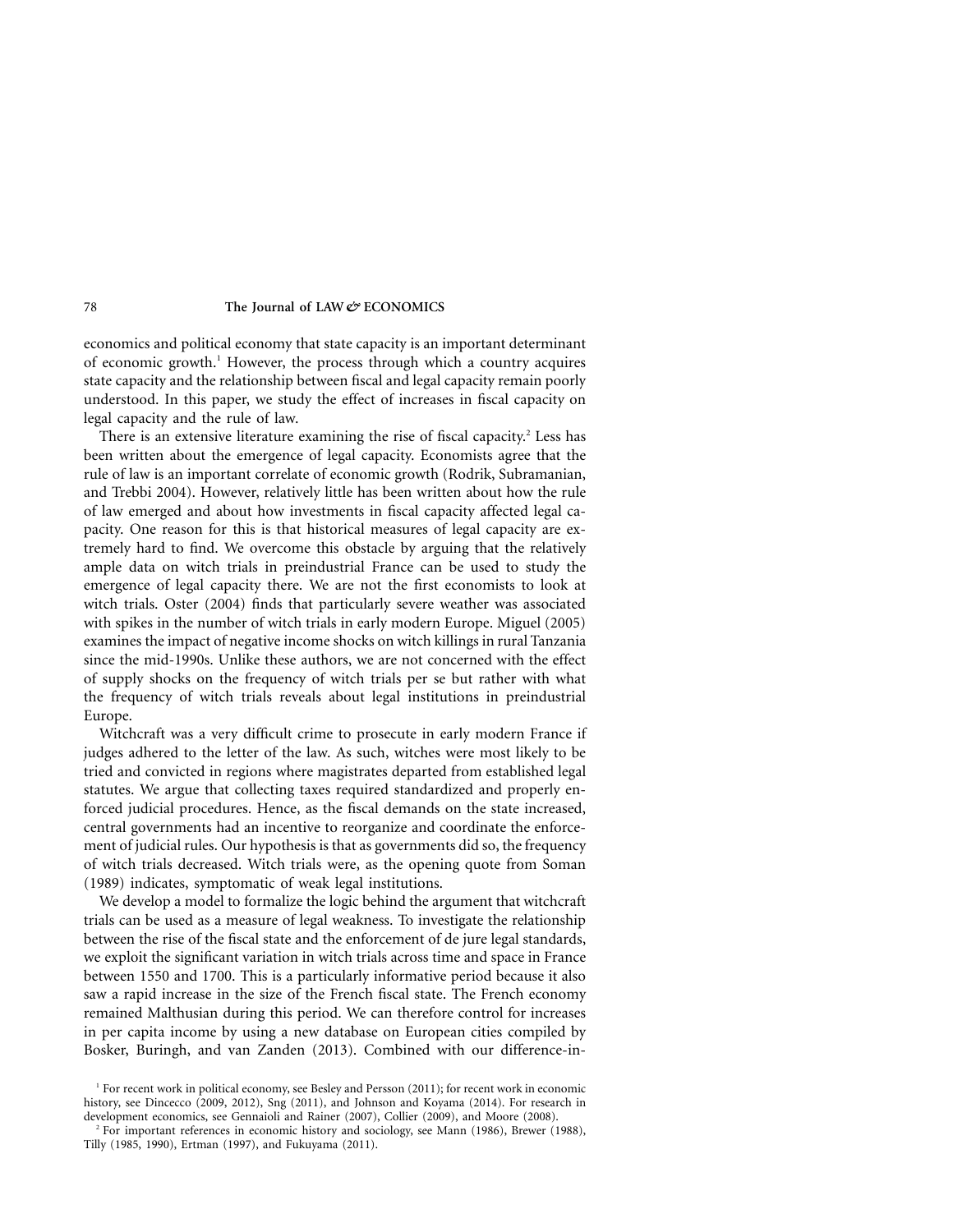differences identification strategy, these data allow us to identify the relationship between increases in fiscal capacity and the willingness of local judges to enforce formal legal procedures. Our preferred estimate implies a correlation between a 1-standard-deviation increase in taxes collected per capita in a region and the frequency of witch trials decreasing by one-half.

Our results have implications for literatures in political economy, new institutional economics, and law and economics. France in the early 17th century was a weak state, and it lacked a consistent or standardized legal system. We show how the increase in fiscal capacity that occurred largely as a result of involvement in external wars was associated with the French state investing in greater legal capacity. The historical approach adopted in this paper consequently informs both theoretical work on the conditions under which rulers invest in better legal institutions (North, Wallis, and Weingast 2009; Besley and Persson 2011; Acemoglu and Robinson 2012) and empirical cross-country work that investigates the consequences of investment in fiscal capacity (Bockstette, Chanda, and Putterman 2002; Chanda and Putterman 2007; Sng and Moriguchi 2013).

The structure of the rest of the paper is as follows. Section 2 details the fragmented nature of the French legal system in 1600, and Section 3 develops a model based on historical evidence to argue that witch trials can be used as a proxy for this legal fragmentation. We introduce data on taxes, witch trials, urban populations, and our empirical strategy in Section 4. Section 5 provides further historical evidence in support of our argument, and Section 6 concludes.

## **2. Witch Trials as a Proxy for Legal Fragmentation**

## *2.1. Fiscal and Legal Fragmentation in Early Modern France*

At the end of the 16th century, France did not possess a centralized legal or tax system. This reflected the legacy of feudalism. As French monarchs gradually added territories to the kingdom, they were forced to concede privileges to new regions so as to ensure their loyalty. According to one economic historian, the complexities of the resulting fiscal and legal system almost "defy description" (Hoffman 1994, pp. 227–30). Consequently, the legal authority of the Crown was weak in many parts of the country. In some regions, the provincial nobility still reigned as semi-independent rulers (Johnson and Koyama 2014).<sup>3</sup> Even in those areas where the authority of the monarchy was strong, local families dominated the regional *parlements* and elections (Beik 1985 p. 81).<sup>4</sup> As a result, there

<sup>&</sup>lt;sup>3</sup> Legal and fiscal fragmentation reflected the underlying political equilibrium of the French monarchy. This was based on a time-tested and simple quid pro quo: the ruler used his military power to protect local privileges, and in exchange local elites gave the king their political and fiscal support. France was a natural state (North, Wallis, and Weingast 2009). Control over local courts was a source of rents for the provincial nobility.

<sup>4</sup> The *parlements* were judicial bodies, akin to courts of appeal, but with an added legislative component.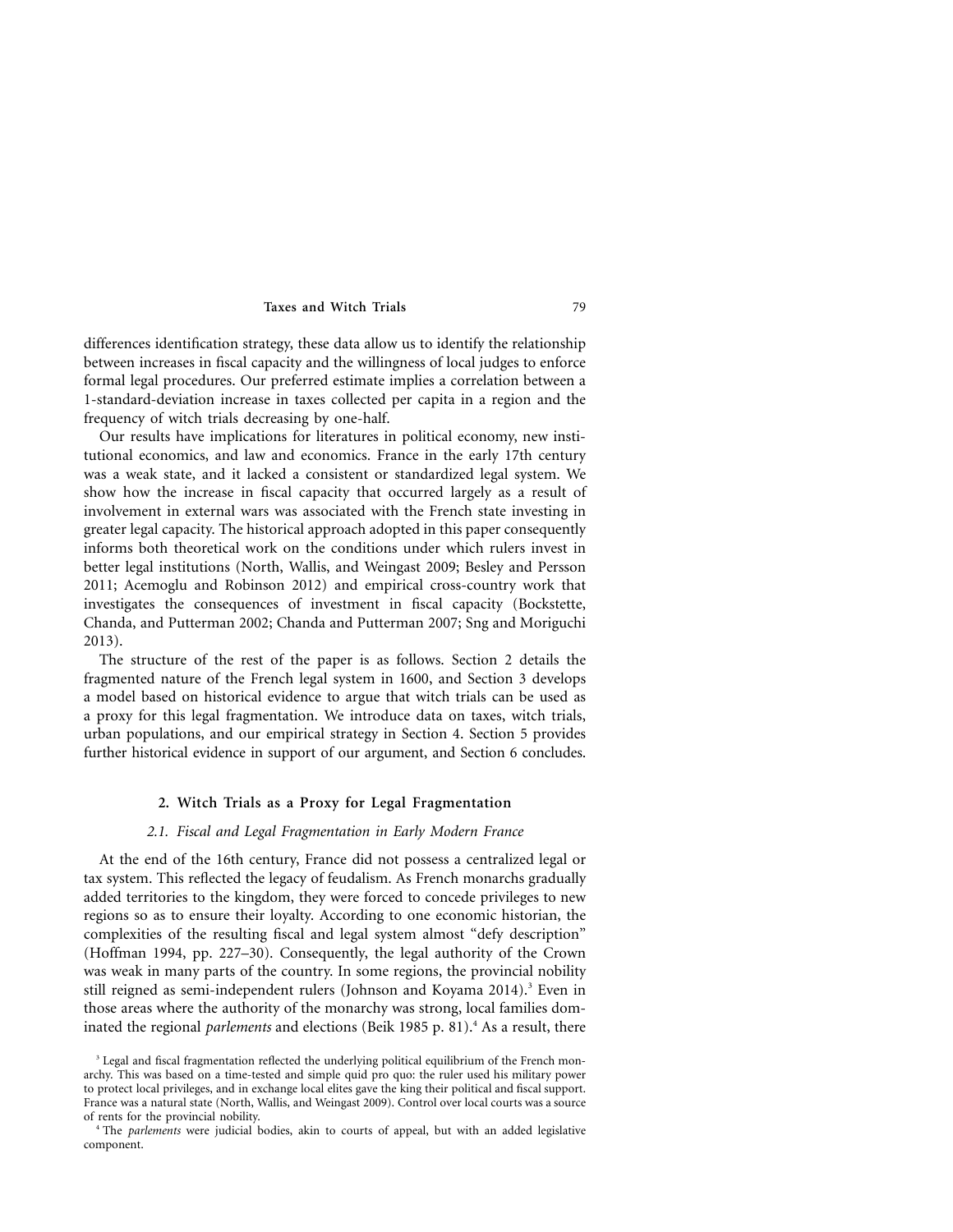was "a lack of a coherent and common set of laws" and an "absence of unified laws even within each governmental region" (Moote 1971, p. 8). Rampant venality and the growing number of offices resulted in "perennial jurisdictional conflicts among the courts and in great expense to litigants who faced a vast judicial hierarchy if they were entitled to appeal a decision from a lower court" (Hamscher 1976, p. 160).

The existence of competing and overlapping jurisdictions resulted in impediments to market integration such as numerous internal tariff barriers and different systems of weights and measures across regions (Heckscher 1955, pp. 55– 56). Disputes over contested property rights could go on for years, and litigants often ran up high legal bills (Collins 1995).<sup>5</sup> While there are ample qualitative examples of the costs of legal fragmentation, quantifiable evidence is generally lacking. Few data survive from old-regime trials, and none of it on a countrywide scale. Hence, it is difficult to measure legal fragmentation and centralization. Witch trials provide a way around this problem because data on them exist and because the fact that a region was willing to try someone as a witch tells us something substantive about local legal procedure and its effect on the lives of ordinary people.

# *2.2. Witch Trials and the Legal Centralization Hypothesis*

The underlying causes of the witch craze of the early modern period remain a puzzle that continues to defy explanation (Briggs 1996a, pp. 51–53).<sup>6</sup> We do not attempt to solve this puzzle but simply note that across much of Europe rulers and courts tried witches because there was a demand for them to do so and that there was a large amount of between- and within-country variation in the number of witches tried.

There were several channels through which witchcraft trials were affected by the level of legal capacity. First, witchcraft was a difficult crime to prosecute under Roman canon law. Legal standards had to be relaxed with regard to both standards of evidence and the employment of judicial torture for a witch hunt

 $5$  Johnson (2006, pp. 12–13) discusses how the fragmented system of collecting indirect taxes contributed to high marginal tax rates and corruption. Legal fragmentation also impeded the formation of coalitions capable of holding the king to account (Balla and Johnson 2009).

There are many theories. Jenson (2007) advocates a theory of scapegoating and observes that by 1560, groups that had been singled out as scapegoats during medieval times, principally Jews and lepers, were no longer present in large numbers in Western Europe. MacCulloch (2003) stresses the importance that confessional divisions played in legitimizing large-scale judicial executions for religious deviants. Kamen (1971) emphasizes growing Malthusian tensions as a rising population began to push against diminishing returns in agriculture, resulting in traditional forms of social security and collective insurance coming under pressure across Europe. At the same time, temperatures decreased and weather conditions worsened during the early modern Little Ice Age. Behringer (1995) argues that the upsurge in witchcraft persecutions in the second part of the 16th century was partly a response to unnatural weather conditions. Oster (2004) finds quantitative support for Behringer's hypothesis. This correlation between bad weather and witch trials, however, does not explain why many parts of Europe that experienced bad weather in this period did not go on to try large numbers of witches.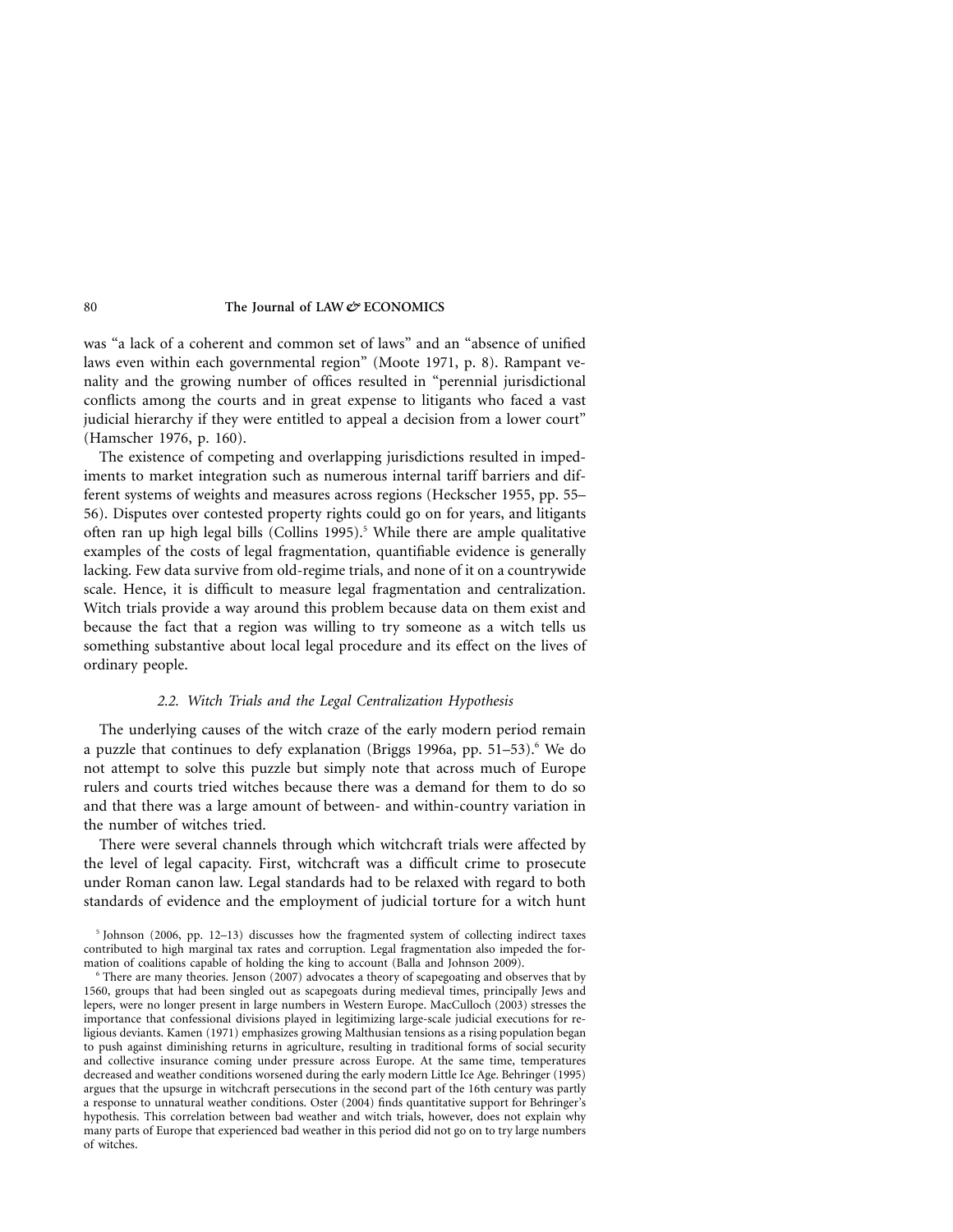to take place. De jure laws in continental Europe limited the use of judicial torture, but local authorities often had an incentive to ignore these restrictions so as to coerce confessions from suspects.

Second, local authorities were more responsive to popular demand for witch trials. Central governments were often wary of trials, in part because of the cost involved but also because they were worried about witch panics getting out of control. Local authorities therefore had a stronger incentive to give way to popular pressure. Third, a large number of trials were the result of witch panics. Such panics generated a positive-feedback loop and could result in a large number of individuals being tried and executed in regions where there was no central authority capable of reigning in local excesses.

The crime of witchcraft had two components: maleficia, or harm through supernatural means, and diabolism, or crimes relating to the devil. Maleficia could range from harming cattle or causing a blight on grain to committing homicide. For example, in 1611, Jacques Jean Thiébaud in Montbéliard was accused of killing the livestock of neighbors and making the neighbors sick.<sup>7</sup> Diabolism involved having dealings with the Devil or his agents. This involved the use of magic powders or unguents, attendance at a "Devil's Sabbath," or flying through the air (Cohn 1975; Roper 2004).<sup>8</sup>

Witchcraft was difficult to prosecute under conventional legal procedures and standards of proof. Maleficia may have sometimes occurred and, in rare cases, may even have left evidence. However, diabolism was, by its nature, beyond the pale of rational legal procedure since dealings with the devil existed only in the fantasies of accusers and (sometimes) the accused. To get around the difficulty of prosecuting a suspected witch according to traditional standards of legal proof and to convict individuals of diabolism, local judges turned to the theories of the demonologists.<sup>9</sup> These writers claimed that witchcraft was an exceptional crime (*crimen exceptum*) (Larner 1980). As the demonologist Henri Boguet put it, "Witchcraft is a crime apart.... Therefore the trial of this crime must be conducted in an extraordinary manner; and the usual legalities and ordinary procedures cannot be strictly observed" (Boguet 1929, pp. 211–12). The Devil was seen as extremely cunning and endowed with the ability to enable witches to resist interrogation. The demonologist Jean Bodin argued that the "proof of

<sup>&</sup>lt;sup>7</sup> "[Il fait mourir] par sorcelerie et predicte pouldre ung cheval jument rouge appartenant à Huguenin Martin, . . . une vache appartenant a` Jean Paris de Bian, ung velot aux Belotz, une vache et deux velots à Claude Caburret, et plusieurs besteaulx à Jean Perrenot, ensorcelé et donné malladie a` Marguerite Fillon" (Tuetey 1886, p. 9).

<sup>&</sup>lt;sup>8</sup> In the condemnation of Thiébaud, there were also accusations of diabolism: "[il sa] donné au diable, prins icelluy pour son maistre et promis destre son valet, recue sa marcque, et retenu et approuvé le nom de Grappin, faict pact et convention avec lui, reçu de ses pouldres diabolicques affin de nuyre aux créatures rainsonnables et leurs biens soubz le signal et entremise dudict Grappin, son maistre par imprécations des dictes pouldres et accouchements, occultes, assistez aux ensembles nocturnes des sorciers, appellé sabat" (Tuetey 1886, p. 9).

<sup>9</sup> In France, the most well known demonologists (and the dates of their tracts) were Jean Bodin (1579), Nicolas Rémy (1595), Martin Del Rio (1599), Henri Boguet (1602), and Pierre de Lancre (1612, 1622).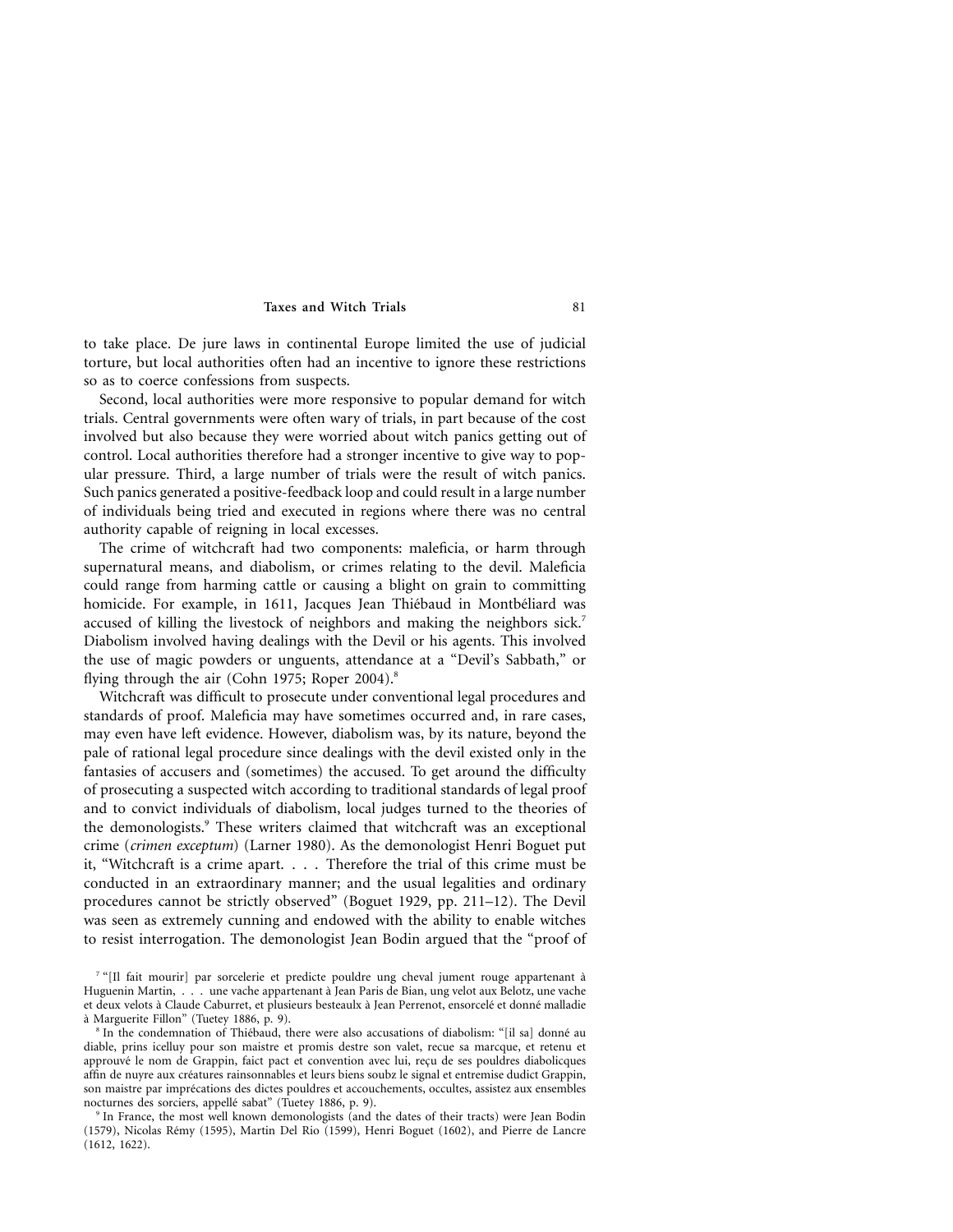such evil is so obscure and difficult that not one of a million witches would be accused and punished if regular legal procedure were followed" (Bodin 1586, p. 372). As Soman writes, "In order to prosecute witches cheaply and efficiently the crime needed to be redefined and the rules of evidence relaxed. . . . Learned demonological theory came to the rescue and found ready acceptance within the ranks of subalternate magistrates" (Soman 1992, p. 13).

Because of the influence of the ideas of men such Bodin, suspected witches were tried using evidence that was poor in both quantity and quality.<sup>10</sup> To break the hold of Satan, it was also often deemed necessary to resort to torture since the application of standard rules of evidence would result in the vast majority of accused witches being acquitted. The dangers associated with using torture to extract confessions were recognized both in legal codes and in the attitudes of centralized states (Langbein 1977). The Lex Carolina (La Constitutio Criminalis Carolina) of 1532 in Germany and the Ordinance of Villers-Cotterets of 1539 in France limited the use of the judicial torture (see Roper 2004, p. 46; Levack 1996, pp. 82–88). Torture was intended to be used to obtain information that could be externally verified, information that "no innocent person can know" (Constitutio Criminalis Carolina, art. 54). The magistrates conducting the interrogation were to refrain from suggestive questioning, and torture could be repeated only a certain number of times. Had these rules been adhered to, witchcraft cases would have been infrequent.<sup>11</sup> However, legal restrictions and limits on the use of torture were often ignored in witchcraft cases, especially when judges and magistrates were influenced by popular opinion.

Although traditional accounts of the European witch trials emphasize the role of the Catholic Church, the Roman Inquisition, or the state as the initiators of the witch hunts, modern research emphasizes that the Church did not play an important role in trying witches and that central governments were, in general, a moderating influence on witch persecutions; instead, the witch hunts were largely driven by pressures from below (Levack 1996, p. 14).<sup>12</sup> According to Behringer, "Villagers demanded that their superiors should follow the example of their neighbors and burn witches" (Behringer 1997, p. 157).<sup>13</sup> But fear of

<sup>&</sup>lt;sup>10</sup> As with torture, evidence taken from children was not admissible in normal criminal cases, but judges such as Pierre de Lancre in Labourt justified relying on statements from children as young as 6 because doing otherwise would be "very dangerous for the republic, and especially for a country as infected as Labourt" (Lancre [1612] 1982, p. 522).

<sup>&</sup>lt;sup>11</sup> Torture was not generally used in England, and the number of witches tried in England was comparatively small (Sharpe 1996). The exception that proves the rule is the East Anglian witch hunt of the 1640s in which witch hunters exploited the breakdown in central authority and generated a witch panic (Gaskill 1996).

 $12$  The traditional view is reflected by Russell (1972), Cohn (1975), and Larner (1981). See Henningsen (1980), Seitz (2009), and Bever (2009) for examples of central authorities restricting trials on the grounds that established legal standards were being undermined.

<sup>&</sup>lt;sup>13</sup> The mass trials in Würzburg were preceded by rumors about witches eating a child, and witchcraft was mentioned in a general petition by the townsfolk to the bishop (Roper 2004, p. 28). Local officials responded "to popular demands for action against witches, both because they sincerely believed in the reality of the crime and because such action did advance their own prestige" (Briggs 2007, p. 21).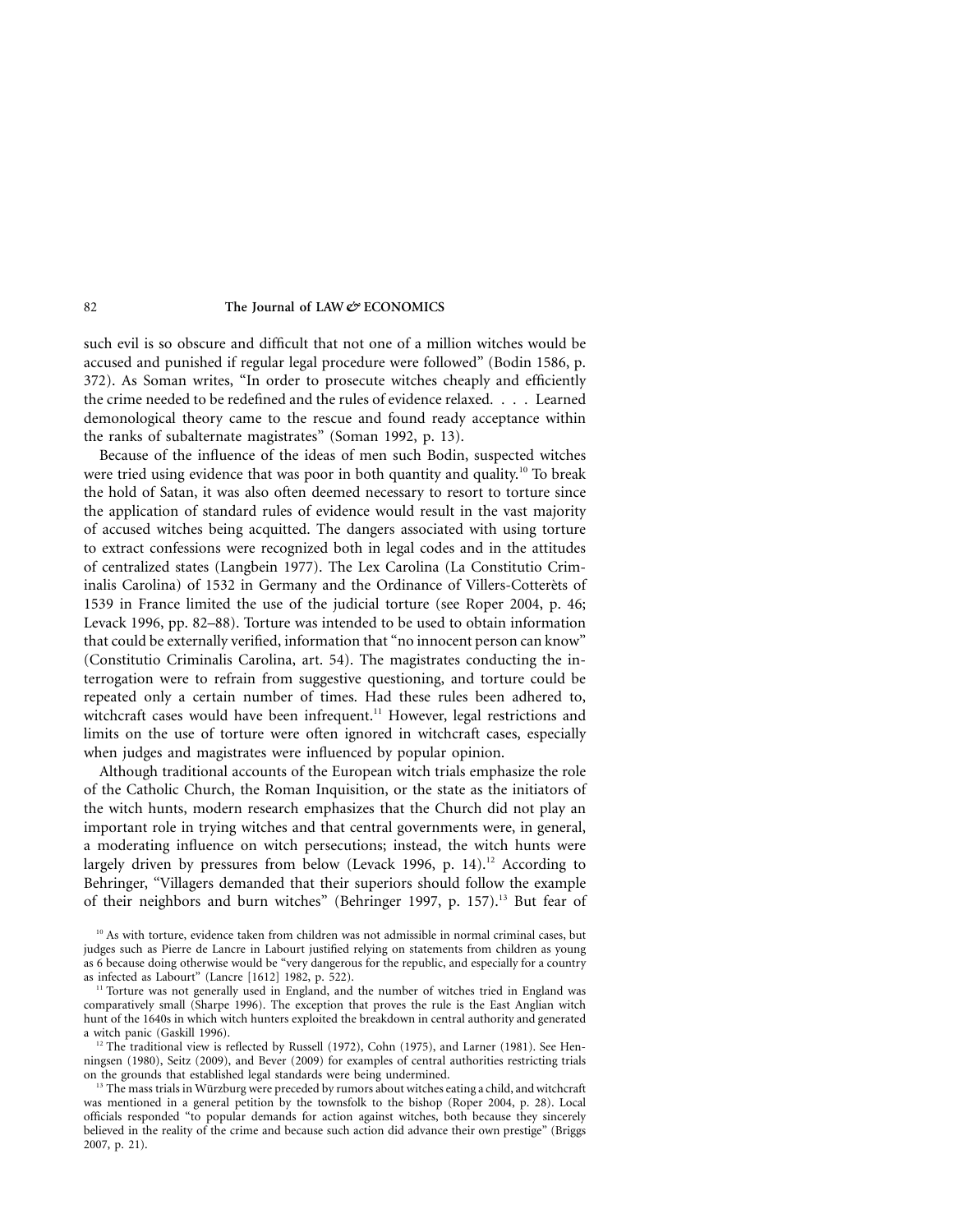witchcraft could get out of control and result in lynchings, murders, and social disorder or in devastating mass trials in which large numbers of individuals who would not usually be suspected of witchcraft came under suspicion.<sup>14</sup> Hence, both local and central authorities had an incentive to treat witchcraft accusations with a degree of skepticism. This judicial skepticism, however, had to be weighed against a genuine fear that witchcraft posed an existential threat to society and that popular demands for trials might get out of hand if not assuaged. These last factors weighed more heavily on local legal authorities than they did on the king or his ministers and judges. Thus, where local authorities had discretionary power, they were more likely to employ extraordinary legal procedures such as torture, ordeals, circumstantial evidence, or the testimony of child witnesses.

Local discretion led to more trials. The trials themselves in turn helped stoke fear of witchcraft and hence increased the demand for trials further. In this respect, the effect of a trial in one region on the belief in witchcraft in other regions resembles a negative externality. One channel for this externality was the way in which accounts of sorcery and satanic pacts were publicized by court transcripts. "The news of witch-hunts and executions in other parts of a country could easily fan popular fears and create a mood that was conducive to witchhunting in a village or town. It was because of such communications that many hunts spread from village to village, even when confessing witches did not implicate accomplices outside their communities or when witch-hunters did not move from place to place" (Levack 2006, pp. 178–79).

Local authorities either ignored or were unable to internalize the effect of trials in their region on reinforcing the belief in witchcraft in other regions. Central authorities, however, faced stronger incentives to internalize this externality. Hence, central authorities and higher courts often upheld stricter legal standards than did lower or local courts, and well-organized states did not "tolerate genuine witch-hunting for very long" (Briggs 1996b, pp. 190–91).<sup>15</sup>

# **3. A Model of the Legal Centralization Hypothesis**

To clarify our logic, we can formalize this argument using the following simple framework. Consider two regions  $i \in \{1, 2\}$ . Each region is under the authority of a local court, denoted *li .* There is also a central court *C.*

Bottom-up demand for witchcraft trials is denoted  $d_i^* \in \mathbb{R}^+$ . This is a function of the level of superstitious belief in region *i*,  $\theta$ <sub>*i*</sub>. Fear of witchcraft  $\theta$  is determined

<sup>&</sup>lt;sup>14</sup> Lea (1957, p. 1206) provides extensive evidence that the cost of these trials was large. He notes that the trial of "Catherine Jeannot (1652) amounted to 480 fr. 3 gros. Those of Pierre Tournier-Faucillier and his wife (1655), 437 fr. 1 gros 1 blanc each, and they were rarely much less than 500 fr. This consisted chiefly in the large fees paid to everyone concerned, from the arrest to the execution, for every act and service performed."

<sup>&</sup>lt;sup>15</sup> Here we use the term "stricter" as meaning that central authorities were less likely to allow a deviation in legal procedure because of the influence of superstitious belief reinforced by popular opinion.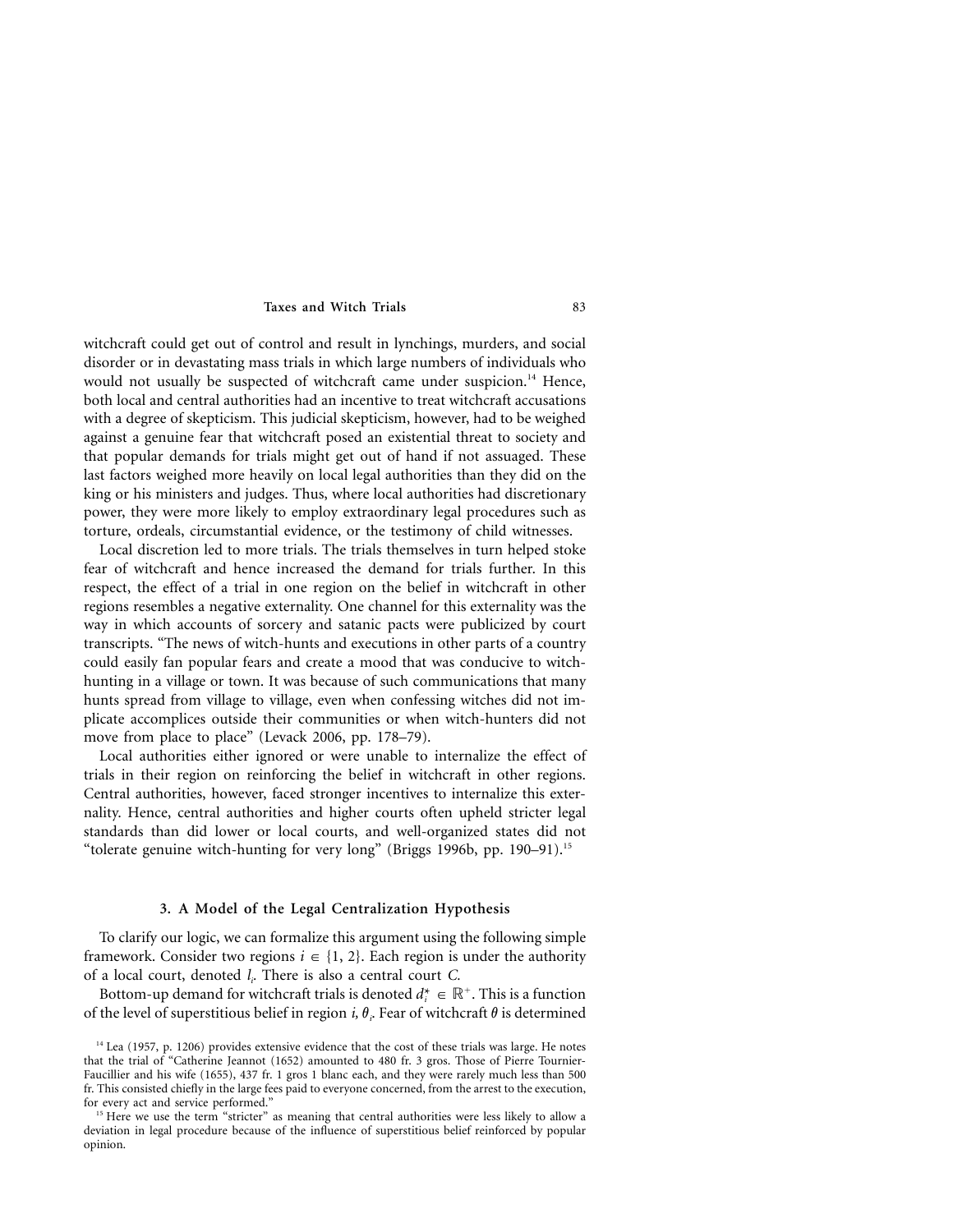by a parameter  $\omega$  that reflects factors such as bad weather and ideology. The strength of local belief is also influenced by the degree to which courts in nearby regions implicitly acknowledge superstitious belief by either prosecuting related crimes or failing to prevent locals from prosecuting such crimes themselves. The strength of this effect is captured by  $\beta \in (0, 1)$ .

Courts can respond to these demands by adapting their standards of evidence so as to try more witches. We denote these departures from established legal practices  $s \in \mathbb{R}^+$ . A court that completely accommodates local demands for trials sets  $s_i = d_i^*$ . However, there is a cost to doing so,  $\gamma$ , which reflects the fact that witch trials were expensive and often led to other episodes of disorder. Thus, the local authority in region *i* minimizes the following quadratic loss function:

$$
\min_{s_i^l} u_i^l = \frac{(s_i^l - d^*)^2}{2} + \frac{\gamma(s_i^l)^2}{2}.
$$
 (1)

Equation (1) illustrates the trade-off facing any authority in allowing legal procedure to be influenced by local superstitious belief. The first term states that there is a cost for not allowing legal procedure to conform to local belief. Failure to prosecute a witch when there is significant local support for this may result in the formal courts losing legitimacy or in a more serious loss of social control. The second term indicates that there is also a direct cost to local authorities of allowing local fears of witchcraft to influence the law.

The objective function for the central authority is identical to that for the local authorities, with the important difference that it is concerned with the deviation of legal procedure from official judicial norms in both regions. Hence it minimizes

$$
\min_{s_i s_j} u^c = \frac{(s_i^c - d_i^*)^2}{2} + \frac{\gamma(s_i^c)^2}{2} + \frac{(s_i^c - d_j^*)^2}{2} + \frac{\gamma(s_i^c)^2}{2}.
$$
 (2)

We can now explicitly introduce the feedback process that captures the argument that attempts to accommodate popular fear of witchcraft led to these fears being validated. If a court was willing to hear evidence that had been coerced through torture, this was interpreted by ordinary people as validating their belief in the existence of malevolent witches. For convenience, consider the following linear function:

$$
d_i^*(\theta_i) = \omega + \beta s_j,
$$

for all  $i \in \{1, 2\}$ . If the central court does not overrule any decisions made in the local court, the best response of the local court in region *i* is given by the first-order conditions to equation (1):

$$
\hat{s}_i^l = \frac{\omega + \beta s_j}{1 + \gamma}.
$$

This is bounded at zero and increasing in *sj .* Since the local court in region *j*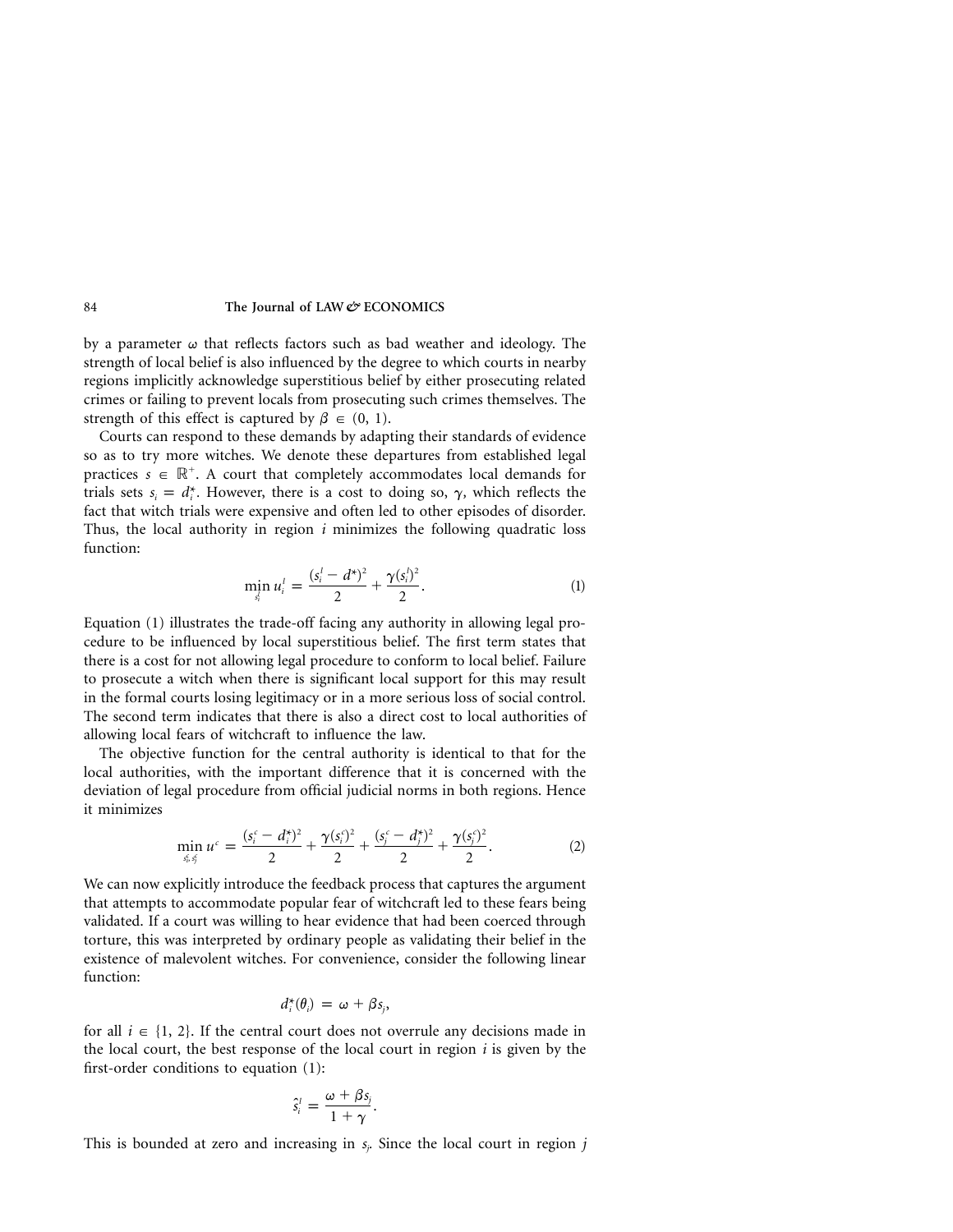faces the same problem, the symmetric Nash equilibrium sentence is given by

$$
\hat{s}_1^1 = \hat{s}_2^1 = \frac{(1+\gamma+\beta)\omega}{(1+\gamma)^2-\beta^2} = \frac{\omega}{1+\gamma-\beta}.
$$
\n(3)

The equilibrium departure from standard procedure in the local region  $\hat{s}$  is increasing in  $\omega$  and  $\beta$  for  $\beta \in (0, 1)$ .

Now let us consider the problem facing the central court. The central court can intervene in local jurisdictions at a cost. If the central court intervenes, it does so in both regions. From the first-order conditions to equation (2), we obtain

$$
\hat{s}_{i}^{c} = \frac{(1 - \beta)\omega + 2\beta s_{j}}{1 + \gamma + \beta}
$$

and

$$
\hat{s}_{j}^{c} = \frac{(1 - \beta)\omega + 2\beta s_{i}}{1 + \gamma + \beta}.
$$

The central authority permits the following departures from official procedure in response to local demands:

$$
\hat{s}^c = \frac{(1+\gamma+3\beta)(1-\beta)\omega}{(1+\gamma+\beta)^2-4\beta^2} = (1-\beta)\left(\frac{\omega}{1+\gamma-\beta}\right) = (1-\beta)\hat{s}_i^t.
$$
 (4)

As with the local court solution, the central court also allows for greater influence of superstitious belief as  $\omega$  increases and as  $\gamma$  decreases. However, since the central court cares about deviation from official procedure in both regions, it internalizes the externality represented by  $\beta$ , and it imposes greater discipline on the local courts than do the local authorities. Hence, we should expect to observe fewer witchcraft trials in regions where the central authority has a strong presence.

**Result 1**. The central authority always permits (weakly) fewer witchcraft trials than does the local authority:  $s_i' \geq s_i^c$  for  $i \in \{1, 2\}$ .

An outstanding example of how concern with public order led higher legal authorities to attempt to dampen popular fears of witchcraft and other manifestations of superstitious belief comes from a report by the lieutenant of the Paris police, René Voyer, comte d'Argenson. He was concerned with judicial abuses involving "false soothsayers, fake witches . . . all people who distribute powders, talismans, or pantacles" (authors' translation of Mandrou [1979, p. 279]).<sup>16</sup> After mentioning the slippery nature of these crimes due to the lack of evidence, he argued that the true cost to society is the publicity created by the

<sup>&</sup>lt;sup>16 "</sup>[L]es faux devins, les prétendus sorciers . . . toutes les personnes qui distribuent des poudres, des talismans ou des pantacles" (Mandrou 1979, p. 279).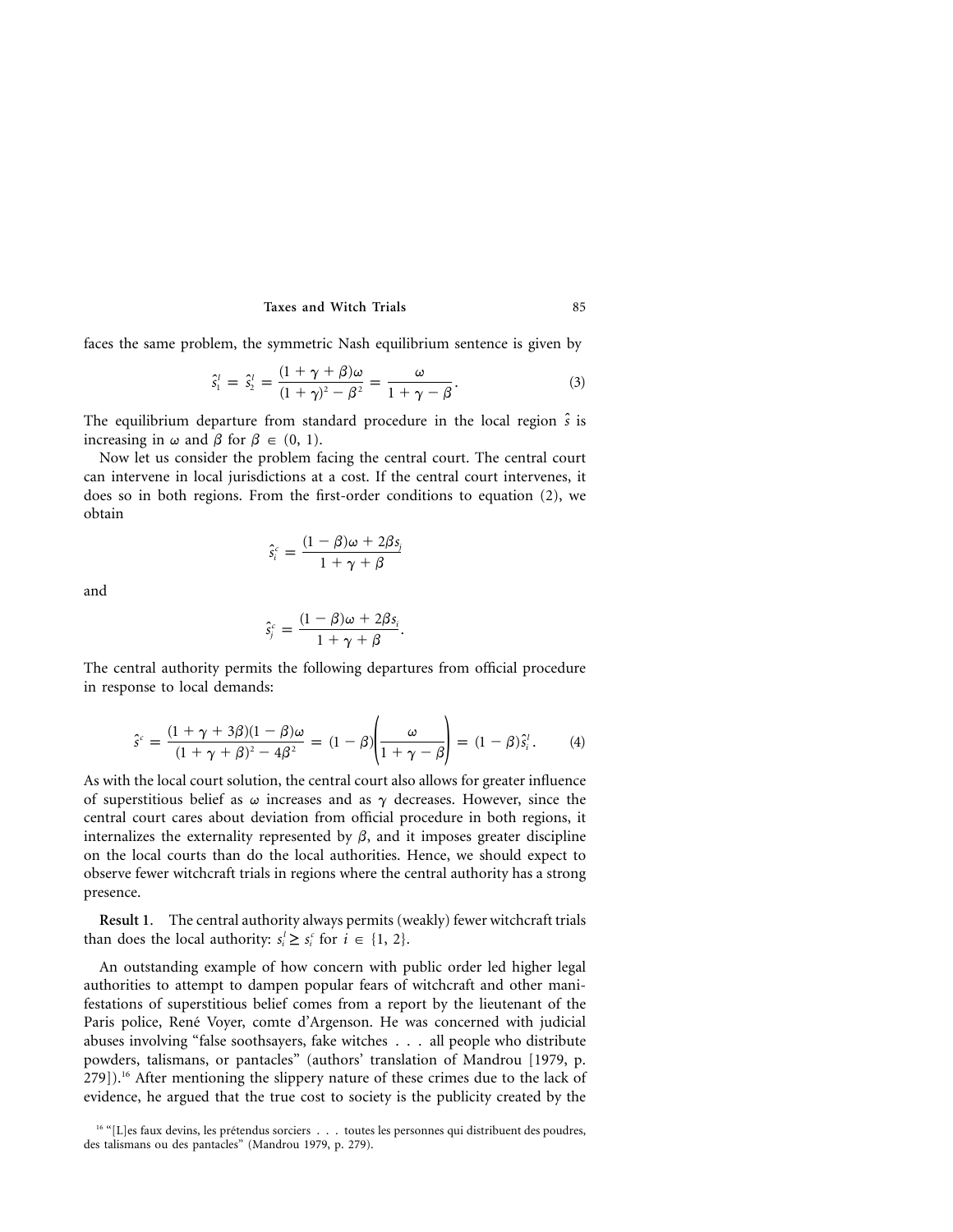trials themselves. He wrote, "It seems that the shock that one makes among the public by introducing a formal trial of this type creates a type of scandal which dishonors religion and makes the protestants more rebellious; I believe, therefore, that all of the leaders of these groups of abominations must be by the authority of the King dispersed and secured at the asylum . . . where they can be fed as paupers and forgotten about forever" (authors' translation of Mandrou [1979, pp. 280–81]).<sup>17</sup>

In Section 4, we investigate the relationship between fiscal centralization and the enforcement of strict legal procedure, which we proxy using data on witch trials. As our discussion in Section 2 implies, having more trials should be correlated with lax judicial procedure. If this argument is accepted, then by investigating the relationship between tax receipts and witch trials, we should be able to identify whether increases in fiscal capacity were associated with legal standardization and better rule of law in early modern France.

# **4. Empirical Analysis: Did Fiscal Consolidation Lead to a Decline in Witch Trials?**

# *4.1. The Data*

Our theoretical model suggests that witch trials are associated with less legal capacity. We use this insight to draw conclusions about the relationship between increases in fiscal capacity and investment in legal capacity. The 17th century was a period of fiscal consolidation in France. The political equilibrium of the late medieval monarchy came under strain as higher costs of war, associated with the military revolution, obliged the French Crown, first during the ministries of Cardinals Richelieu (1624–42) and Mazarin (1642–61) and then under Louis XIV's finance minister Jean-Baptiste Colbert (1665–83), to establish a centralized fiscal system. Our hypothesis is that as the central government increased fiscal capacity across France, it also imposed greater discipline on the courts. This increased discipline by the central government should show up as a negative correlation between fiscal capacity and witchcraft trials. It is important to emphasize that the central government did not link higher tax revenues with suppressing witch trials. Rather, collecting taxes required standardized and properly enforced judicial procedures, and the central government was in a better position than local authorities to reorganize and coordinate the enforcement of judicial rules. The model in Section 3 illustrates one aspect of the coordinating role of the central government, that of internalizing the negative externality on legal procedure of local superstitious belief. A side effect of this process of substituting

<sup>&</sup>lt;sup>17</sup> "Il semble mesme que l'esclat qu'on fait dans le public en intruisant les procez de cette qualité form une espèce de scandale qui deshonore la religion et rend les protestants plus indociles; je croyais donc que tous les chefs de ces caballes d'abominations doivent estre par l'authorité du Roy dispersez et renfermez a` l'hospital... pour y estre nouris en pauvres et oubliez pendant longtemps" (Mandrou 1979, pp. 280–81).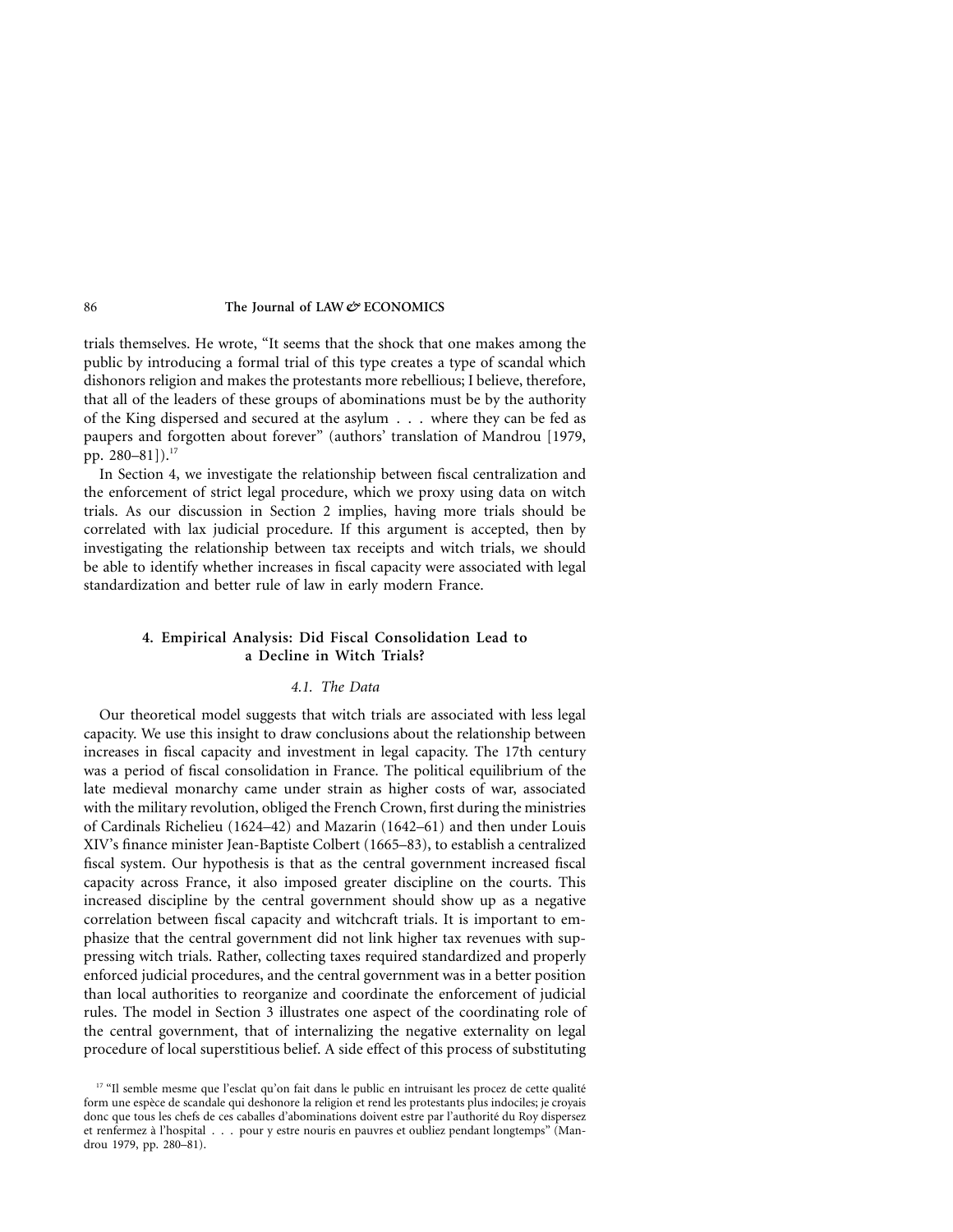

**Figure 1.** Taille revenues and total tax revenues, 1600–95

central for local authority was the decline in the number of witch trials. Centralized legal institutions led to less judicial discretion, improved standards of evidence, and increasingly standardized law enforcement and thus had the inadvertent effect of reducing the number of witches tried, as we have outlined above.

Figure 1 shows the increase in the fiscal capacity of the centralized French state during the 17th century.<sup>18</sup> Total revenues, shown as silver per capita, include ordinary tax revenues and loans and temporary financial expedients. The remaining revenues shown come directly from the primary direct tax collected by the Crown (the taille). As is clear from Figure 1, while revenues were increasing throughout the century, there is a marked jump in the regime's capacity to collect

<sup>&</sup>lt;sup>18</sup> The data for Figure 1 are from Malet's Figures for Receipts from the Pays d'Élections (for 1600– 1695) and Malet's Figures for Receipts from the Pays d'Etat (for 1600–1695), in Data on Seventeenth-Century French Revenues and Expenditure Supplied by the Project Director, Professor Richard Bonney, Drawing upon Malet (1789) and the Extant Malet MSS [\(http://esfdb.websites.bta.com/](http://esfdb.websites.bta.com/Database.aspx) [Database.aspx\)](http://esfdb.websites.bta.com/Database.aspx). Vertical lines indicate the dates France entered the Thirty Years' War (1635) and the beginning of Louis XIV's personal rule (1661). Total revenues are equal to the sum of extraordinary revenues and ordinary revenues. Taille revenues are simply the value of the tailles, which are a subset of ordinary revenues (usually about two-thirds of ordinary revenues). All series are converted into silver equivalents. We use *généralité*-level taille receipt data from Malet and population data from around 1700 from Dupâquier (1988) to create per capita values. We then convert these numbers into real values using data on the silver content (in grams) of the livre *tournois* provided by Wailly (1857).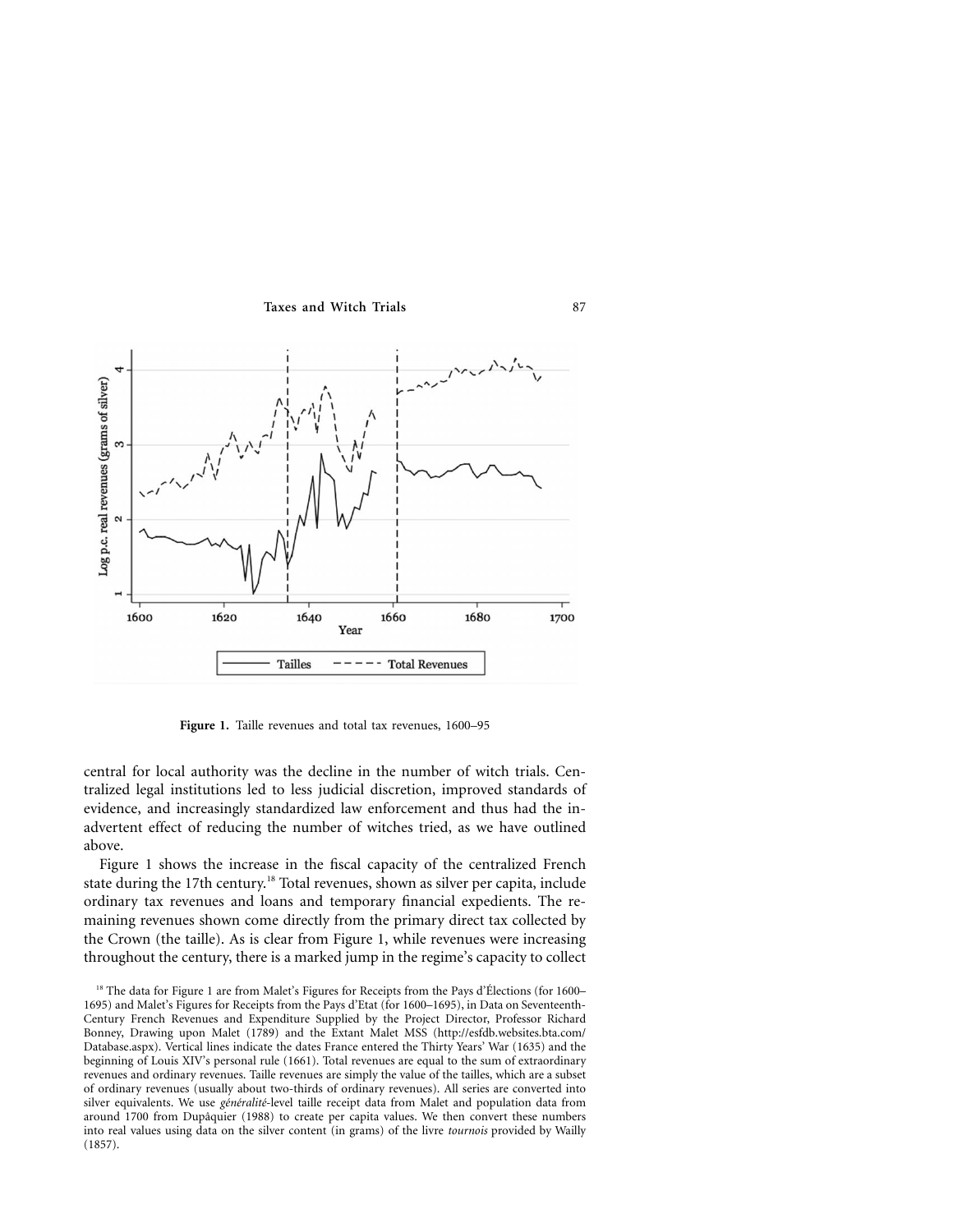

**Figure 2.** Witch trials in France and the rest of Europe, 1540–1700

taxes through the tailles starting around 1635 when France entered the Thirty Years' War (1618–48). Moreover, whereas increases in revenues between 1600 and 1635 tended to come from so-called extraordinary sources, such as loans (voluntary and forced) and temporary taxes, after 1635 there was a dramatic increase in revenues coming from ordinary sources, such as the taille. This shift from extraordinary toward ordinary sources of revenue around the middle of the 17th century represented a dramatic increase in the fiscal capacity of the state.

Figure 2 presents the overall numbers of witch trials between 1500 and 1720 in France compared with the rest of Europe.<sup>19</sup> Witchcraft prosecutions began around 1550 across all of Europe, and courts in French regions were active in persecuting witches between 1550 and 1650.<sup>20</sup>

Indeed, at the same time that witch trials were disappearing in France, the fiscal capacity of the centralized state, as measured by per capita receipts through the tailles, was increasing dramatically. Between 1635 and 1660, taille revenues per capita increased by a factor of four. This evidence of a positive correlation between aggregate tax receipts and the aggregate number of witch trials in France is suggestive, but it would be better if we could exploit the regional variation

<sup>&</sup>lt;sup>19</sup> In Figure 2, the data on the rest of Europe are from Oster (2004) and include numbers on trials in the Bishopric of Basel, Essex, Estonia, Finland, Geneva, the Home Circuit (England), Hungary, Neuchâtel, and Scotland.

 $20$  In our sample, there are 2,274 trials in France and 4,435 in the rest of Europe, but these data omit the German states, where some of the most severe witch hunts occurred during the period (Midelfort 1972).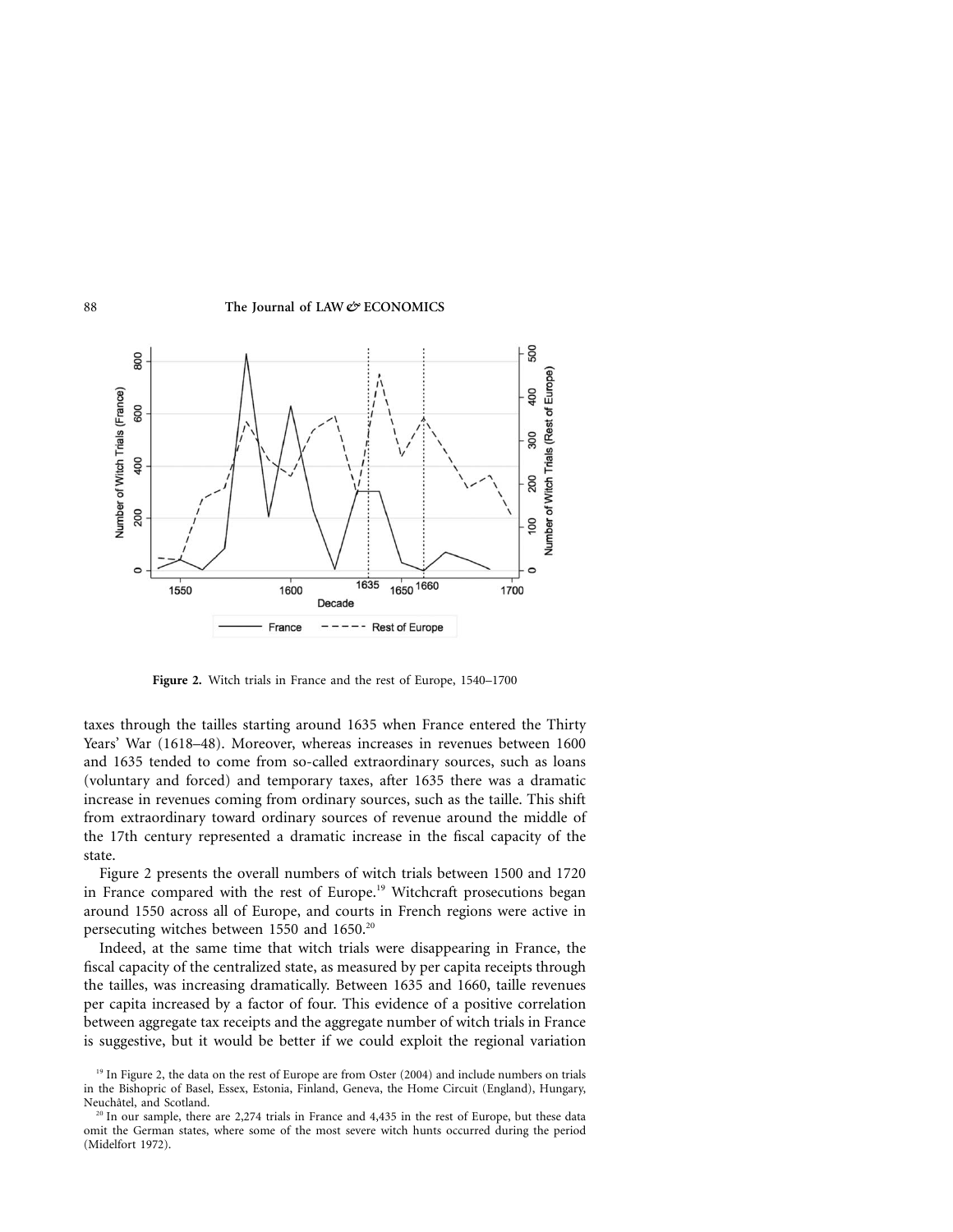| Table 1 |  |  |  |  |                                                               |  |  |  |
|---------|--|--|--|--|---------------------------------------------------------------|--|--|--|
|         |  |  |  |  | Descriptive Statistics for Malet and Forbonnais Tax Data Sets |  |  |  |

|                         | Mean  | <b>SD</b> | Min       | Max      |
|-------------------------|-------|-----------|-----------|----------|
| Base Malet sample:      |       |           |           |          |
| Log Taxes per Capita:   |       |           |           |          |
| Overall sample          | 2.15  | .96       | .00       | 3.57     |
| Between regions         |       | .81       | .83       | 3.17     |
| Within regions          |       | .54       | .73       | 3.94     |
| Sum Trials (count):     |       |           |           |          |
| Overall sample          | 35.89 | 151.00    | .00       | 1,032.00 |
| Between regions         |       | 88.26     | .00       | 347.67   |
| Within regions          |       | 123.55    | $-311.78$ | 720.22   |
| Log per Capita Trials:  |       |           |           |          |
| Overall sample          | .01   | .02       | .00       | .16      |
| Between regions         |       | .02       | .00       | .07      |
| Within regions          |       | .02       | $-.06$    | .10      |
| Urban Population        |       |           |           |          |
| Overall sample          | 13.79 | 16.65     | .00       | 95.93    |
| Between regions         |       | 16.32     | .70       | 77.00    |
| Within regions          |       | 4.43      | $-4.04$   | 32.72    |
| Base Forbonnais sample: |       |           |           |          |
| Log Taxes per Capita:   |       |           |           |          |
| Overall sample          | 2.30  | 1.00      | .01       | 3.65     |
| Between regions         |       | .85       | .84       | 3.36     |
| Within regions          |       | .54       | 1.03      | 4.08     |
| Sum Trials (count):     |       |           |           |          |
| Overall sample          | 35.89 | 149.23    | .00       | 1,001.00 |
| Between regions         |       | 88.26     | .00       | 347.67   |
| Within regions          |       | 121.37    | $-311.78$ | 689.22   |
| Log per Capita Trials:  |       |           |           |          |
| Overall sample          | .01   | .03       | .00       | .16      |
| Between regions         |       | .02       | .00       | .08      |
| Within regions          |       | .02       | $-.07$    | .09      |
| Urban Population:       |       |           |           |          |
| Overall sample          | 13.63 | 16.44     | .00       | 95.93    |
| Between regions         |       | 16.05     | .83       | 75.77    |
| Within regions          |       | 4.57      | $-4.18$   | 33.78    |

**Note.** For the overall sample,  $N = 63$ ; between regions,  $n = 21$ ; and within regions,  $T = 3$ .

in taxes and trials over time to test two propositions: At a given moment in time, were trials more likely to occur in regions with lower fiscal capacity? In a given region, as tax revenues per capita increased over time, was this correlated with a lower likelihood of a trial?

To answer these two questions, we create a panel spanning the years 1550– 1700 for witchcraft trials and tax (taille) revenues across 21 regions in France. We construct two data sets for French tax revenues from two sources: the Malet data set and the Forbonnais data set. Details concerning the construction of these data sets are confined to the Appendix. Table 1 provides descriptive statistics. The data cover 21 regions over three periods. The periods included in the Malet data set are 1550–1609, 1610–49, and 1650–99. For the Forbonnais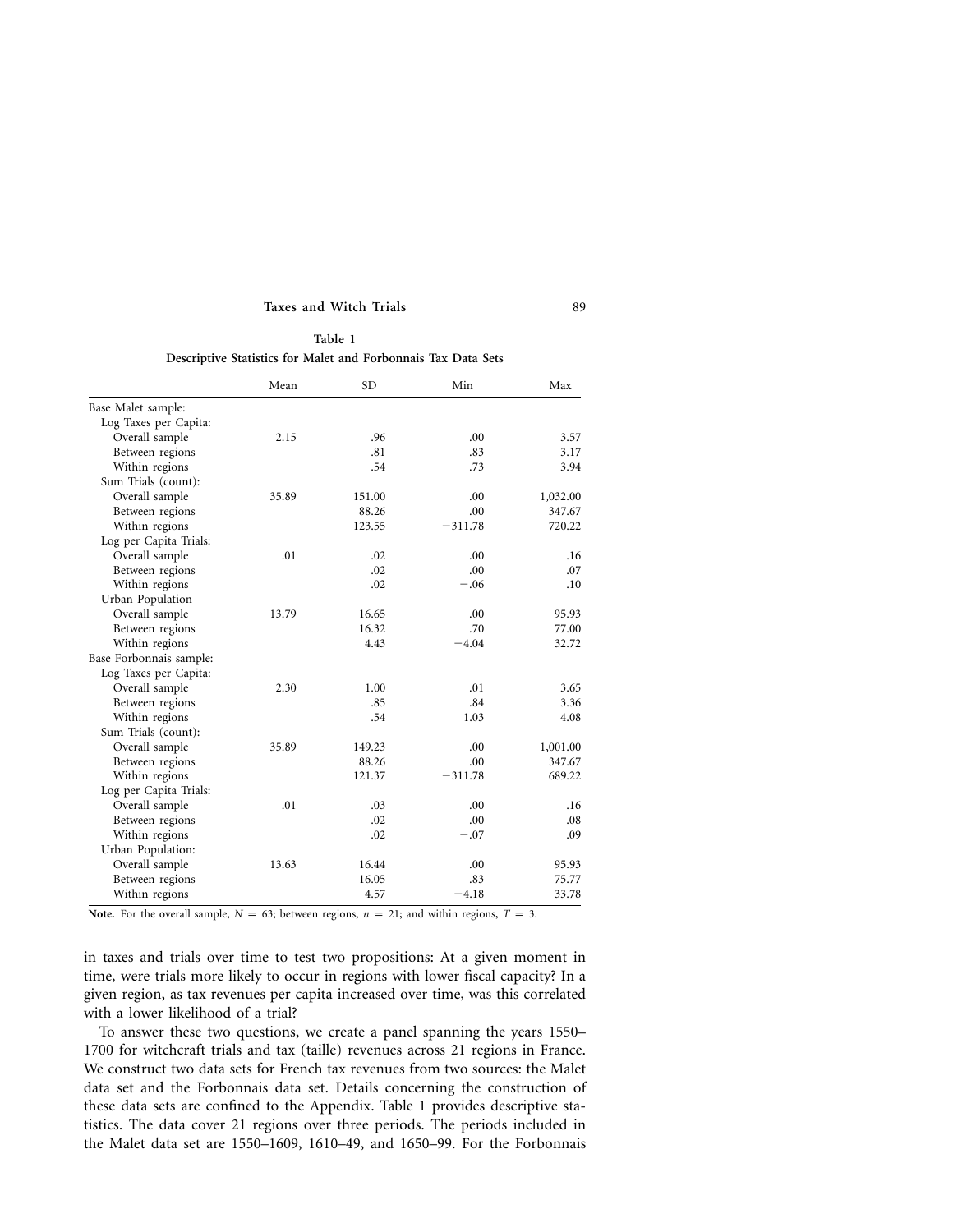

Figure 3. Distribution of witchcraft trials across French *généralités* 

data set, the periods are 1550–99, 1600–49, and 1650–99. Log Taxes per Capita measures revenue from the tailles adjusted for regional population in 1700. Sum Trials is the witch trial count. Log per Capita Trials is created by adjusting Sum Trials for regional populations in 1700. Urban Population is created using data on 84 cities in Bosker, Buringh, and van Zanden (2013) and is equal to the average population of cities with at least 5,000 inhabitants in each region in each period.

The fragmented nature of the tax system in early modern France means that variation in fiscal capacity between regions at any given time is significantly higher than the variation within a given region over time. Figure 3 plots the total distribution of witchcraft trials in our data sets for the entire period. Figure 4 plots average taille revenue for the entire period. Together they suggest that in the cross section higher taxes were associated with fewer trials.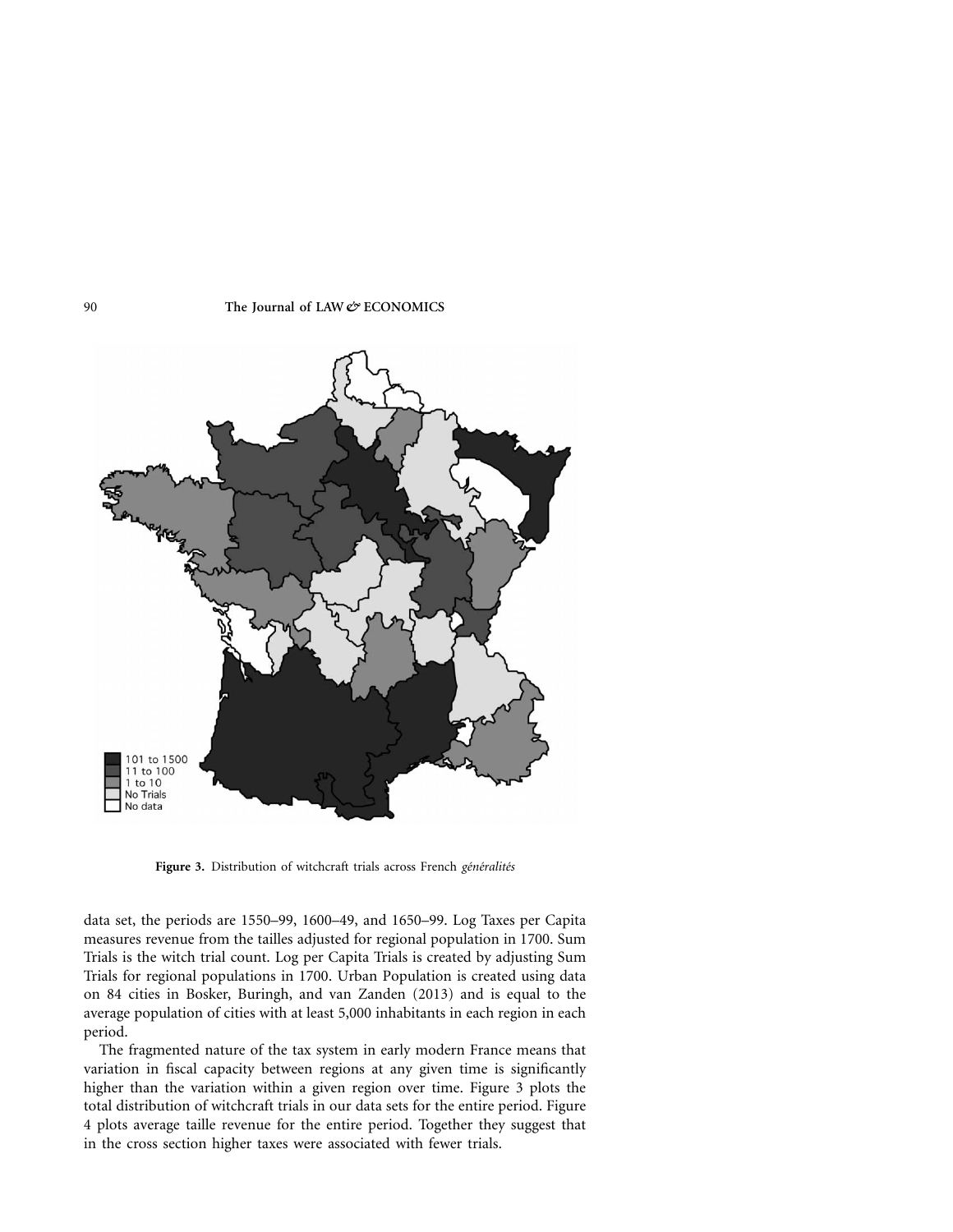

Figure 4. Taille receipts per capita across French *généralités* 

The means and standard deviations reported in Table 1 also indicate that there is significant overdispersion in the witch trial count. The standard deviation of Sum Trials is four times greater than its mean. Five or six regions account for most of the raw numbers of trials, even though over half of the regions in France experienced at least one trial between 1550 and 1700. This is a shortcoming of the witch trial data, and it prevents us from presenting a more nuanced picture of legal capacity across regions.21 We defend its use on three grounds. First, assuming the use of appropriate econometric techniques, there are no technical reasons to reject the data simply for being overdispersed.<sup>22</sup> Second, there are

 $21$  It is also consistent with other examples of count data measuring persecution such as the witch data used by Miguel (2005) or the data on Jewish expulsions in Anderson, Johnson, and Koyoma (2013).

 $22$  For example, Krueger and Malecková (2003) investigate the relationship between education and income on terrorist activity across countries using similarly overdispersed data.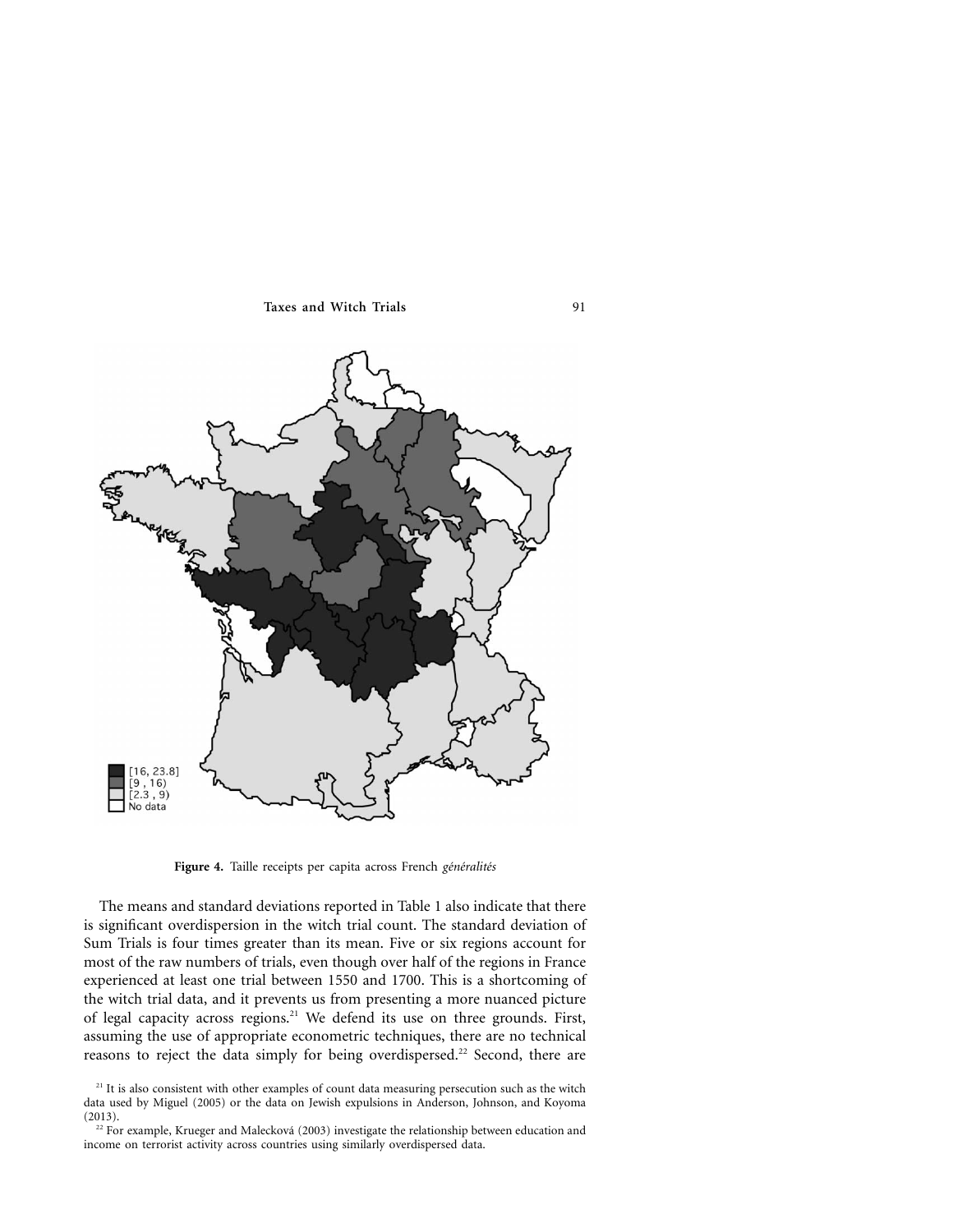

**Figure 5.** Fiscal capacity and witch trials across French regions, 1550–1700

simply no other consistent measures of legal outcomes across French regions for this period. Finally, even relatively small numbers of trials in a region are consistent with lax legal standards of the type described in our theory. As Michel de Montaigne wrote in *Essais,* "It is to put a very high value on your surmises to roast a man alive for them" (Montaigne [1580] 1993, p. 1169). Even one witch prosecution says quite a bit about a region's dedication to the law.

As a first cut for looking at the effect of fiscal capacity on witch trials, we create the dichotomous variable Witch Trials, which is equal to zero if a region experienced no witchcraft prosecutions during the period and one if at least one witch was prosecuted. This variable should also be more robust to outliers, thereby providing a check on our results. Figure 5 depicts the relationship between real taxes per capita across French regions and the likelihood that the region had at least one witch trial during the period. The *n* values represent the number of regions with or and without witch trials, and the values in parentheses are the total number of trials. Figure 5 provides strong support for our hypothesis that as the fiscal capacity of the central state increased, rule of law also improved. Regions with high amounts of fiscal capacity were also unlikely to prosecute individuals for witchcraft. Furthermore, while fiscal capacity in witch-killing regions failed to increase throughout the 150-year period, the number of regions engaging in witchcraft prosecutions declined. Between 1550 and 1609, a total of 12 of 21 regions had trials. Between 1610 and 1649, this number declined to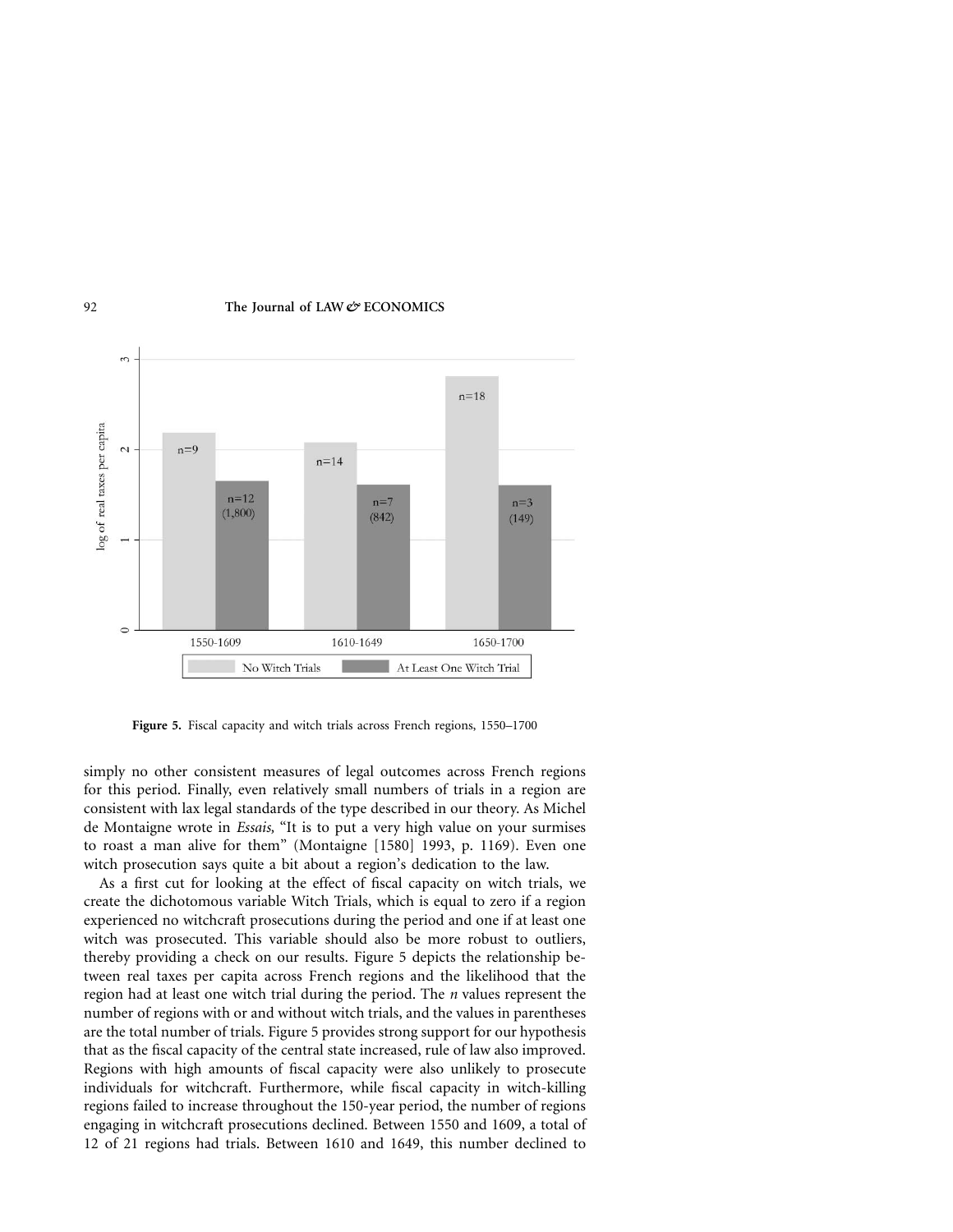seven of 21 regions, and after the dramatic increase in fiscal capacity illustrated in Figure 1, only three of 21 regions had trials. Importantly, Figure 5 also shows that, on average, tax collections across witchcraft regions were constant. By contrast, fiscal capacity in regions without trials either increased or stayed the same over all periods. This implies that regions that abandoned trials were doing so at the same time that their tax capacity was increasing. Were this not the case, then the average fiscal capacities of the regions without trials would be reduced by the former witchcraft regions.

## *4.2. Econometric Analysis*

To further investigate the relationship between fiscal capacity and witch trial prosecutions, we exploit the panel structure of the data to control for factors other than fiscal capacity that may have led to a decrease in trials but that are difficult to observe. For example, a time-variant factor that may have been common to all regions would be changes in preferences (*mentalités*) regarding witchcraft. Perhaps people (or even just judges) stopped believing in the existence of witches. We control for this possibility using period dummies in a formal regression framework. Another possible source of bias stems from unobserved time-invariant factors that are unique to the individual regions but may be correlated with both witch trials and fiscal capacity. For example, a region with a great deal of political instability (for example, border regions such as Alsace or Franche-Comté) might have relatively low tax receipts and a high likelihood of having witchcraft trials. Failure to take account of these unobservable factors might cause us to falsely assign a causal role to fiscal capacity for the decrease in witch trials. We control for these potential sources of bias using region dummies (fixed effects).

To proxy for changing levels of economic development in different regions, we use a new data set of European cities compiled by Bosker, Buringh, and van Zanden (2013). This data set expands on and revises the Bairoch (1988) data that have been used in a large number of papers in economics to proxy for economic growth (for example, De Long and Shleifer 1993; Acemoglu, Johnson, and Robinson 2005). It includes cities with populations of a least 5,000 inhabitants and gives us estimates for the urban populations for 84 French cities.<sup>23</sup> We have direct estimates for 1500, 1600, and 1700, and we linearly interpolate these data to obtain estimates for the average city population in each of our periods. Figure 6 plots the distribution of the cities we have in our data set. To

 $23$  In the original data set (Bosker, Buringh, and van Zanden 2013), there are 105 cities in France. However, as described in the Appendix, some of these regions are not included in our analysis since they were not part of France during our period of study (for example, Nancy, Valenciennes, Trevoux, and Avignon) or there are no data on tax receipts or witch trials (for example, La Rochelle).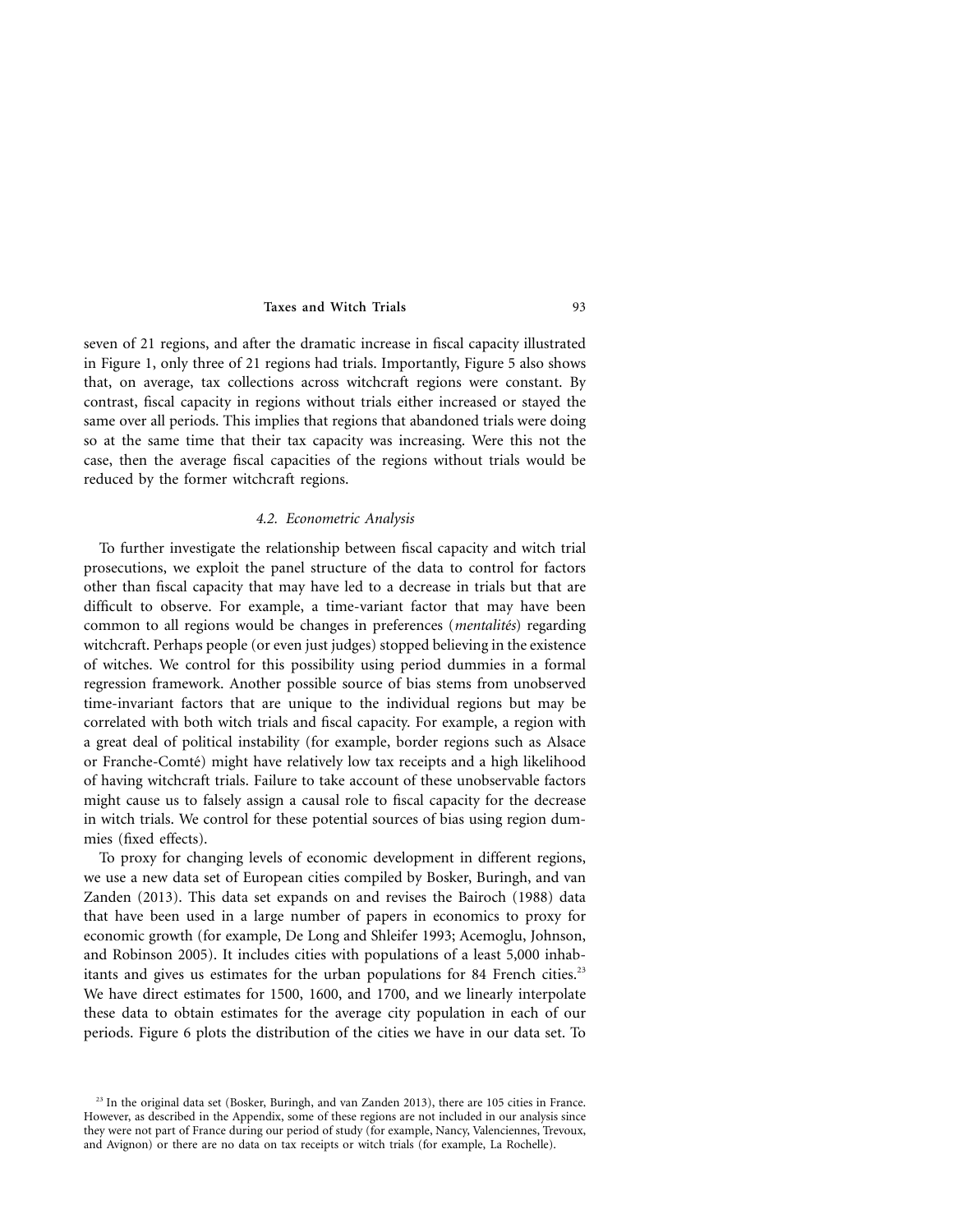

**Figure 6.** Cities with population greater than 5,000 individuals



**Figure 7.** Average urban populations in 1600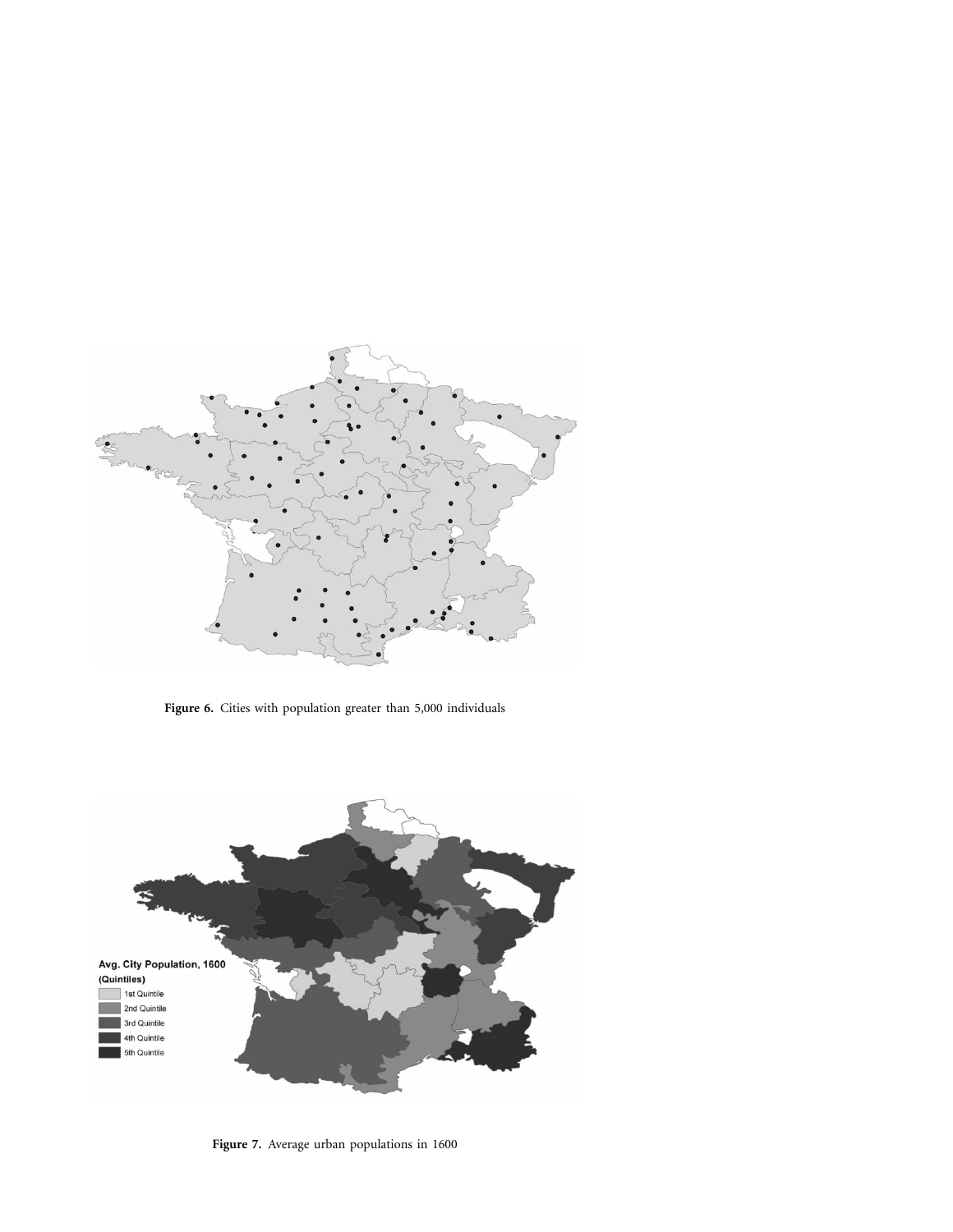provide a sense for regional variation in the average urban population, Figure 7 maps this statistic for the year  $1600.^{24}$ 

Our main empirical results are based on estimates of a series of specifications using the raw count data on trials. An obvious empirical strategy would be to model the witchcraft count data as a Poisson distribution process. However, the mean and standard deviation reported for Sum Trials in Table 1 indicate significant overdispersion. Thus, a more appropriate approach is to assume that a witch trial is a realization from a negative binomial distribution such that

$$
P(N_{ii} = n_{ii} | \lambda_{ii}) = \left(\frac{r}{r + \lambda_{ii}}\right)^r \frac{\Gamma(r + n_{ii})}{\Gamma(n_{ii} + 1)\Gamma(r)} \left(\frac{\lambda_{ii}}{r + \lambda_{ii}}\right)^{n_{ii}},
$$
\n(5)

where the number of trials for region *i* at time *t* is a random variable  $N_{it} \in [0,$ 1, 2, . . . , *n*] with conditional mean value of  $\lambda_{ir}$ . The term  $\Gamma$  is the gamma function, and *r* is a dispersion parameter measuring the extent to which the variance of  $N_{it}$  exceeds its mean.<sup>25</sup> We then estimate the parameters of equation (5), using maximum-likelihood estimation assuming that the expected number of witch trials is of the form

$$
\ln \lambda_{it} = \beta c_{it} + \varepsilon_{it}, \tag{6}
$$

where  $\lambda_i$  is simply the expected number of trials in region *i* at time *t*,  $c_i$  is our measure of fiscal capacity, and  $\varepsilon$ <sub>*it*</sub> reflects unobserved heterogeneity.

The top of Table 2 reports the results for the Malet sample. We estimate versions of the negative binomial specification that allow for the inclusion of region-specific fixed effects in all specifications.<sup>26</sup> We also include our timevarying control for average city population in a region in all specifications. Specification (1) reports our estimate of  $\beta$ . The incident rate ratio indicates that a 1-unit increase in fiscal capacity (which happens to be about 1 standard deviation) reduces the number of trials by a factor of .44. For example, the mean number of trials across all regions and periods is 36. Thus, the estimate in specification 1 implies that a 1-standard-deviation increase in fiscal capacity in a given region leads to about 16 fewer trials. Specification (2) includes dummies for period effects. The estimated impact of fiscal capacity retains its economic

<sup>&</sup>lt;sup>24</sup> The city data set in Bosker, Buringh, and van Zanden (2013) also allows us to potentially control for a host of other time-invariant geographic and institutional variables including the average elevation of a region's cities above sea level, the standard deviation of the elevation of the terrain in a 10 kilometer radius of its cities in meters, the soil quality of the land surrounding its cities, whether one of its cities was the seat of a bishop or archbishop, and whether it had cities that were selfgoverning communes (see Bosker, Buringh, and van Zanden [2013] for detailed explanations for how these variables are defined). However, since these variables do not vary with time, they are absorbed by the region fixed effects in our main regressions.

 $25$  For another application of the negative binomial distribution, see Krueger and Malecková (2003). <sup>26</sup> To be precise, we implement the Hausman, Hall, and Griliches (1984) estimator. This is a true fixed-effects model only under the assumption that the model is linear, in which case all constant, within-group variation is controlled for. However, under negative binomial estimation, the linearity assumption does not generally apply. See Allison and Waterman (2002) for a critique.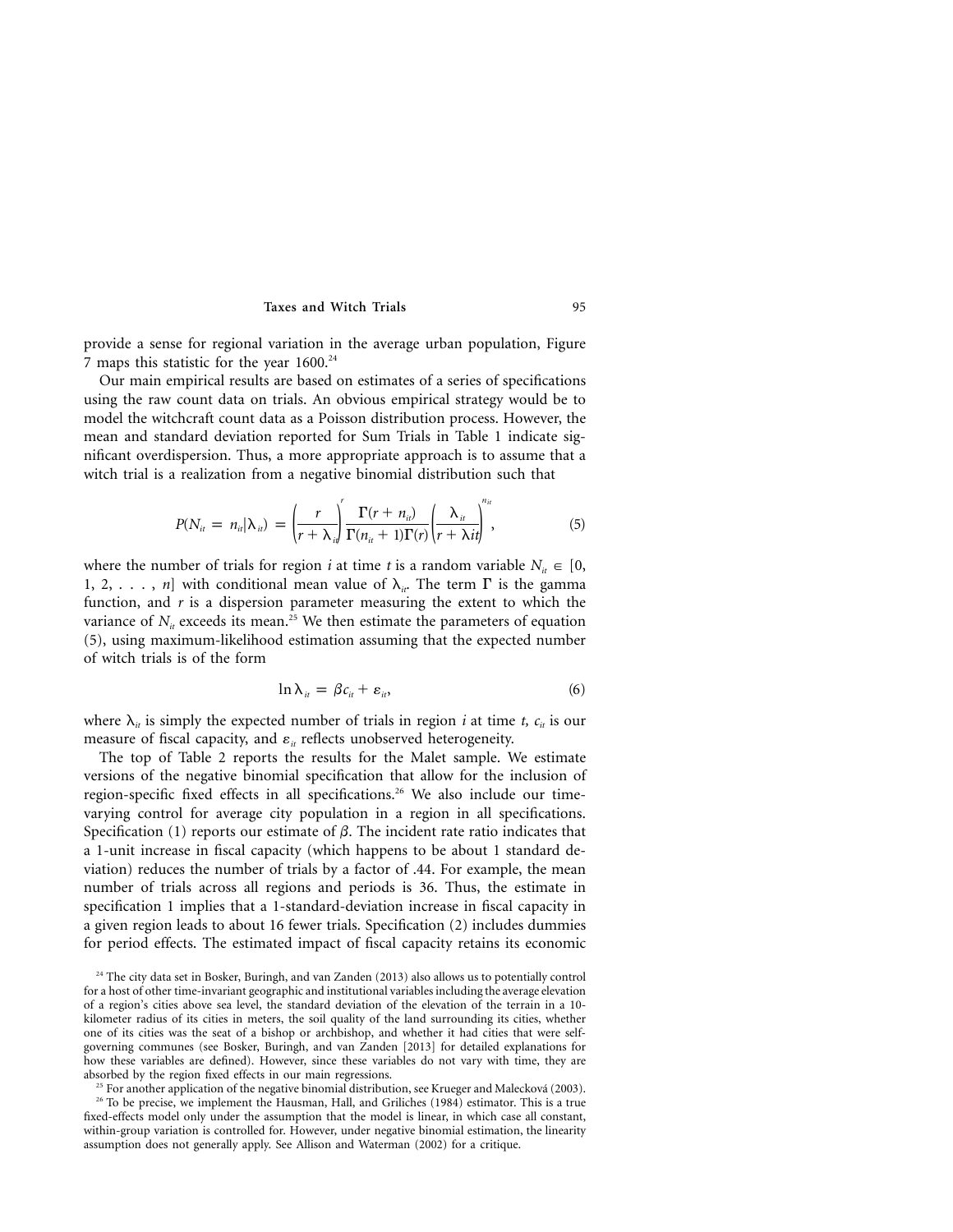**Table 2 The Effect of Fiscal Capacity on Witchcraft Trials, 1550–1700**

|                      |          | Trial Count | Trials per Capita:<br>Baseline |           |           |           |
|----------------------|----------|-------------|--------------------------------|-----------|-----------|-----------|
|                      | Baseline |             |                                |           | Maximal   |           |
|                      | (1)      | (2)         | (3)                            | (4)       | (5)       | (6)       |
| Malet sample:        |          |             |                                |           |           |           |
| Log Taxes per Capita | $-.83*$  | $-.86+$     | $-.70**$                       | $-.66*$   | $-.016+$  | $-.012**$ |
| <b>SE</b>            | .35      | .48         | .28                            | .30       | .005      | .006      |
|                      | $[.44]$  | $[.42]$     | $[.49]$                        | $[.52]$   | $[.62]$   | $[.47]$   |
| 1609-49              |          | $-1.02*$    |                                | $-1.91**$ |           | $-.013+$  |
| <b>SE</b>            |          | .52         |                                | .42       |           | .006      |
|                      |          | $[.36]$     |                                | $[.15]$   |           | $[.43]$   |
| 1650-99              |          | $-1.46*$    |                                | $-1.44**$ |           | $-.015+$  |
| <b>SE</b>            |          | .67         |                                | .57       |           | .009      |
|                      |          | $[.23]$     |                                | $[.24]$   |           | $[.50]$   |
| $\boldsymbol{N}$     | 42       | 42          | 45                             | 45        | 63        | 63        |
| Groups               | 14       | 14          | 15                             | 15        | 21        | 21        |
| F-statistic          |          |             |                                |           | 2.26      | 2.43      |
| $R^2$                |          |             |                                |           | .31       | .36       |
| LR $\chi^2$          | 5.49     | 10.30       | 6.58                           | 106.4     |           |           |
| Forbonnais sample:   |          |             |                                |           |           |           |
| Log Taxes per Capita | $-.40$   | $-1.23*$    | $-.58*$                        | $-.55+$   | $-.015**$ | $-.015**$ |
| <b>SE</b>            | .31      | .50         | .29                            | .33       | .005      | .005      |
|                      | $[.67]$  | $[.29]$     | $[.56]$                        | $[.58]$   | $[.58]$   | $[.58]$   |
| 1600-49              |          | $-2.43**$   |                                | $-.69$    |           | $-.015*$  |
| <b>SE</b>            |          | .52         |                                | .45       |           | .006      |
|                      |          | [.09]       |                                | $[.50]$   |           | $[.48]$   |
| 1650-99              |          | $-2.18**$   |                                | $-1.26*$  |           | $-.018*$  |
| <b>SE</b>            |          | .70         |                                | .53       |           | .007      |
|                      |          | $[.11]$     |                                | $[.29]$   |           | $[.58]$   |
| $\boldsymbol{N}$     | 42       | 42          | 45                             | 45        | 63        | 63        |
| Groups               | 14       | 14          | 15                             | 15        | 21        | 21        |
| F-statistic          |          |             |                                |           | 2.81      | 3.38      |
| $R^2$                |          |             |                                |           | .39       | .48       |
| LR $\chi^2$          | 48.03    | 99.31       | 4.10                           | 9.68      |           |           |
|                      |          |             |                                |           |           |           |

**Note.** Results for trial counts are from negative binomial regressions, with incident rate ratios in brackets. Results for Trials per Capita are from ordinary least squares regressions; values in brackets are the reduction in the percentage of a standard deviation in Trials per Capita induced by a 1-standard-deviation increase in fiscal capacity.  $LR =$  likelihood ratio.

Significant at the 10% level.

\* Significant at the 5% level.

\*\* Significant at the 1% level.

and statistical significance. The period effects are also economically and statistically significant. The incident rate ratios indicate that unobserved factors common to all 21 regions reduced the number of trials by a factor of about .36 between 1609 and 1649 and by a factor of .23 between 1650 and 1699. The unreported coefficients on average urban population are positive and statistically significant in both specifications.

Specifications (3) and (4) are similar but use the maximal data set of witch trials (see the Appendix for details on the construction of this data set). The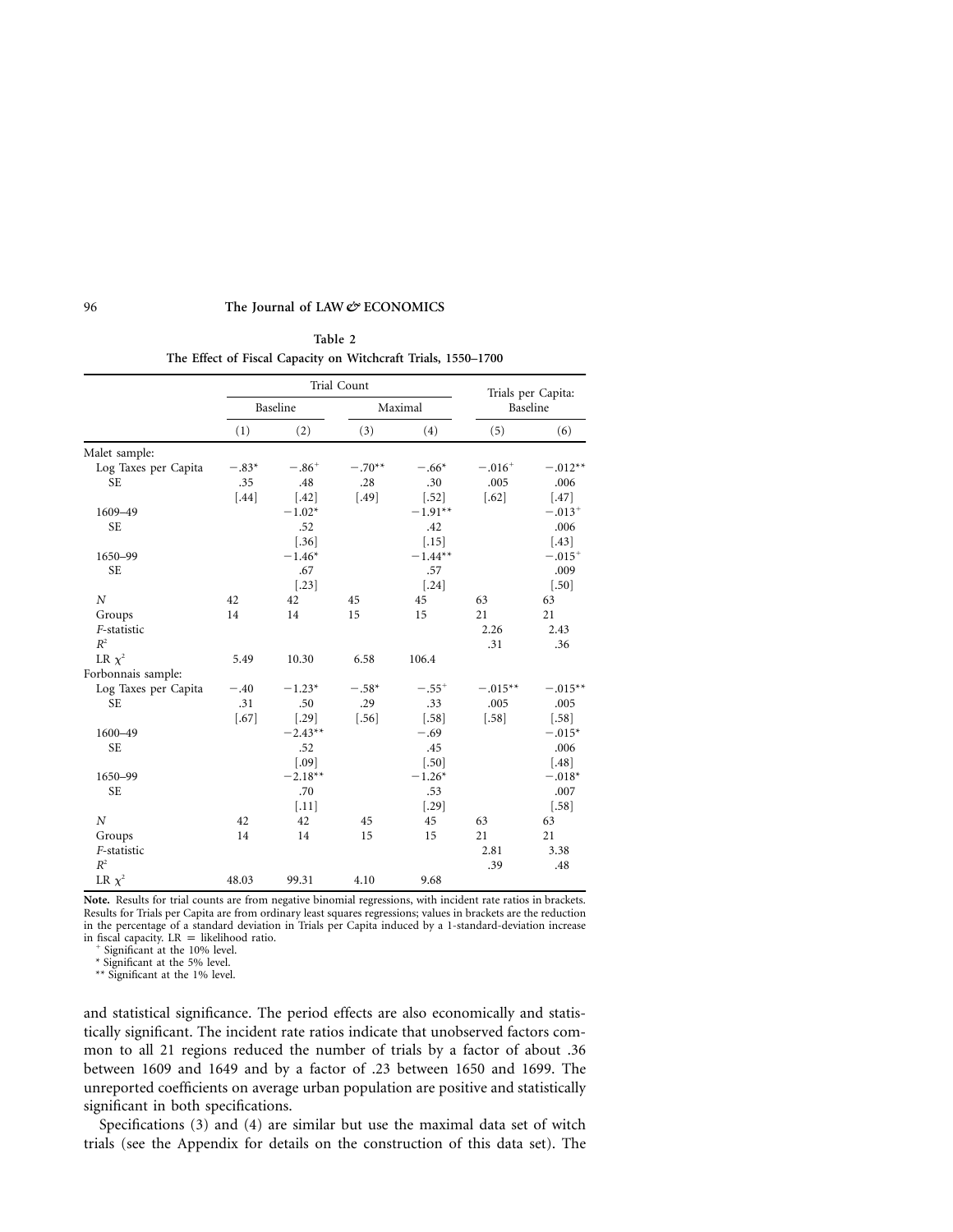results are similar to those obtained using the baseline data set. In specifications (5) and (6), we estimate the effect of fiscal capacity on witch trials using Trials per Capita as our dependent variable. We estimate these regressions using ordinary least squares regression with region dummies in specification (5) and with region dummies and period dummies in specification (6). Numbers in brackets are the percentage of a standard deviation in Trials per Capita induced by a 1-standard-deviation increase in fiscal capacity. Thus, in the difference-indifferences specification reported, a 1-standard-deviation increase in taxes collected per capita in a region results in a decrease in witch trials of about onehalf of a standard deviation. The coefficients on the period dummies are statistically significant and have about the same impact on trials as the fiscal capacity variable. Thus, using just the within-region variation in fiscal capacity and controlling for urban growth, we find large and statistically significant effects of increases in fiscal capacity on witch trials. This provides strong support for our hypothesis that increases in fiscal capacity were correlated with increases in legal capacity in preindustrial France. As fiscal capacity increased across regions, the deviations by local magistrates from de jure law to pursue witches decreased.

In Table 2, we also report these regressions for the Forbonnais sample, which uses our limited data on the change in the distribution of fiscal capacity before 1600. Thus, it provides more information on fiscal capacity across periods and regions, but at the cost of potentially greater measurement error. That said, as the descriptive statistics in Table 1 suggest, the measures of taille collections in the Malet data and the Forbonnais data are highly correlated. This is reflected in the regressions for the Forbonnais sample in Table 1. The incident rate ratios again suggest that a 1-standard-deviation increase in fiscal capacity reduces the number of trials in a region by a third. The period dummies imply a consistent decrease in trials across all regions of France throughout the 17th century. In the regressions using Trials per Capita as the dependent variable, a 1-standarddeviation increase in trials is again estimated as being associated with a decrease in trials of about three-fifths of a standard deviation.

# *4.3. Robustness*

The witch trial data are uniquely suited for our purpose of identifying the effect of increases in state capacity on legal capacity since there are relatively large numbers of observations on trials spread throughout France. In Table 3, we check the robustness of our main results by excluding potentially influential regions and introducing a broader measure of urban population. All regressions in Table 3 follow our baseline specifications reported for the Malet sample in Table 2.

In columns 1 and 2 of Table 3, Paris is omitted from the regressions, as Paris both had a large number of trials and was the largest city in Europe at the time. In columns 3 and 4, the Metz-Alsace region is omitted from the data set. The spike in witch trials at the end of the 16th century in Figure 2 is largely accounted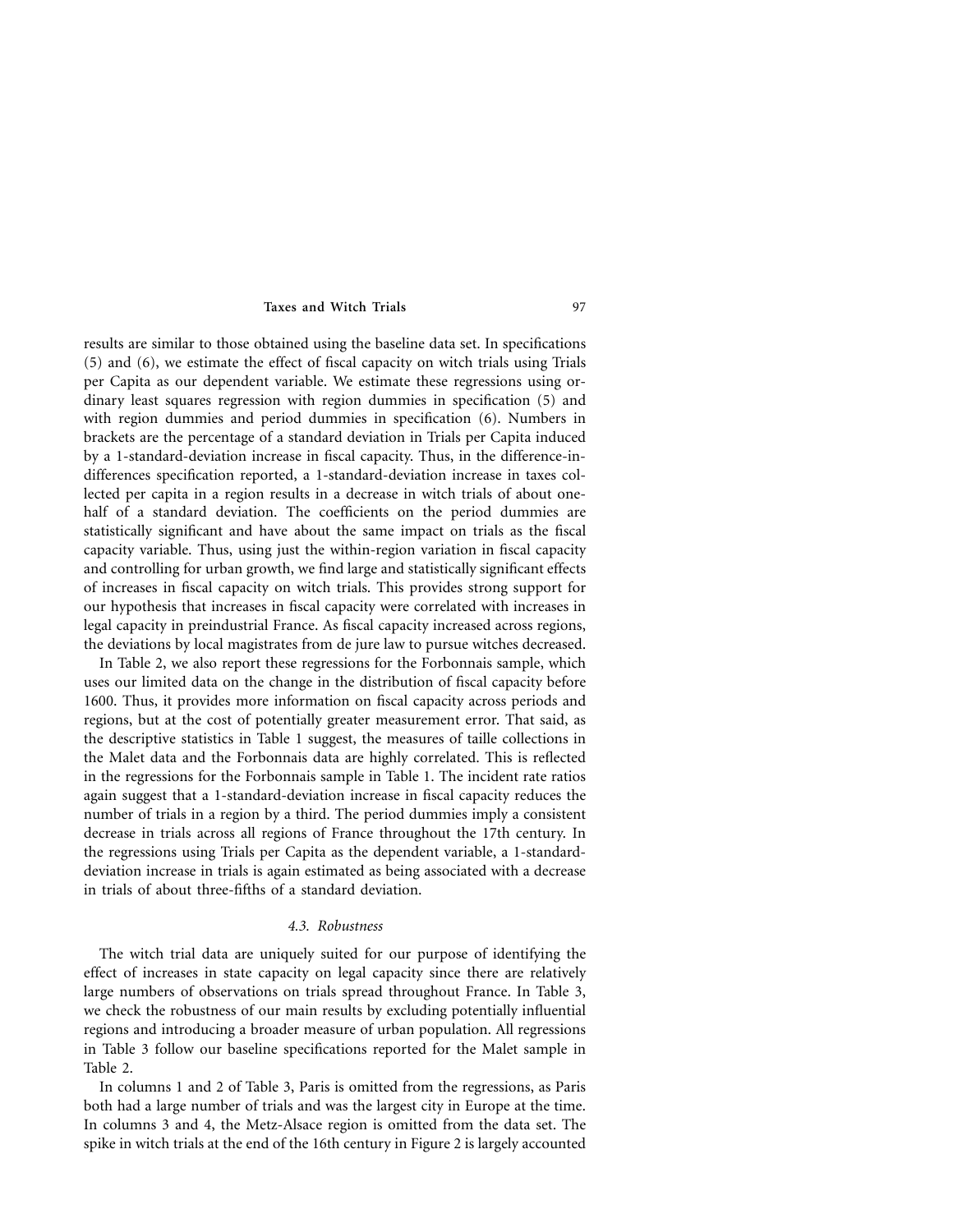| <b>Robustness Checks</b>   |                           |                               |                               |                                         |                                            |                             |
|----------------------------|---------------------------|-------------------------------|-------------------------------|-----------------------------------------|--------------------------------------------|-----------------------------|
|                            | Omit Paris<br>$(N = 39)$  |                               |                               | Omit Alsace<br>$(N = 39)$               | Control for Nearby<br>Cities<br>$(N = 42)$ |                             |
|                            | (1)                       | (2)                           | (3)                           | (4)                                     | (5)                                        | (6)                         |
| Log Taxes per Capita<br>SE | $-.87*$<br>.37<br>$[.42]$ | $-.79+$<br>.47<br>$[.45]$     | $-1.06^{+}$<br>.55<br>$[.35]$ | $-1.59*$<br>.69<br>$\left[ .20 \right]$ | $-.84*$<br>.36<br>$[.43]$                  | $-1.44**$<br>.51<br>$[.24]$ |
| 1609-49<br><b>SE</b>       |                           | $-1.16^{+}$<br>.60<br>$[.32]$ |                               | $-2.37**$<br>.53<br>$\left[ .09\right]$ |                                            | $-2.67**$<br>.55<br>$[.07]$ |
| 1650-99<br><b>SE</b>       |                           | $-2.22**$<br>.85<br>$[.11]$   |                               | $-1.83**$<br>.71<br>$[.16]$             |                                            | $-2.02**$<br>.73<br>$[.13]$ |
| Groups<br>LR $\chi^2$      | 13<br>5.55                | 13<br>10.30                   | 13<br>3.75                    | 13<br>99.26                             | 14<br>5.50                                 | 14<br>96.19                 |

**Table 3**

**Note.** Region dummies and time-varying controls for average city population in a region are included in all specifications. Incident rate ratios are in brackets. LR = likelihood ratio.

Significant at the 10% level.

\* Significant at the 5% level. \*\* Significant at the 1% level.

for by the Alsace region. Furthermore, tax receipts in the Alsace region were about half those of the average region. Thus, we check whether our results are being driven by this potential outlier. The results in columns 3 and 4 indicate that this is not the case. The coefficient on fiscal capacity retains its significance at the 10 percent level, and the incident rate ratio is comparable to those in Table 2. Columns 5 and 6 introduce a broader measure of urbanization: the average number of cities with at least 10,000 inhabitants within a 20-kilometer radius for the region. We include this alternative measure of urban population in addition to our traditional measure of average urban population. Compared with the baseline results in columns 1 and 2 of Table 2, the estimates presented in columns 5 and 6 suggest that there is no difference in the results. Overall, the results presented in Table 3 suggest that our baseline estimates are robust to potential outlier regions or misspecification of urban growth.

# **5. Further Historical Evidence**

## *5.1. Legal Centralization and the Decline of Witch Trials in France*

We have found strong empirical evidence that increases in fiscal capacity in 17th-century France were correlated with a decline in the number of witch trials. Here we present further historical evidence that supports our hypothesis that this decline in the number of trials was driven by legal centralization.

The example of Pierre de Lancre, a magistrate from Bordeaux who was sent to investigate witchcraft in the Basque region of southwest France, illustrates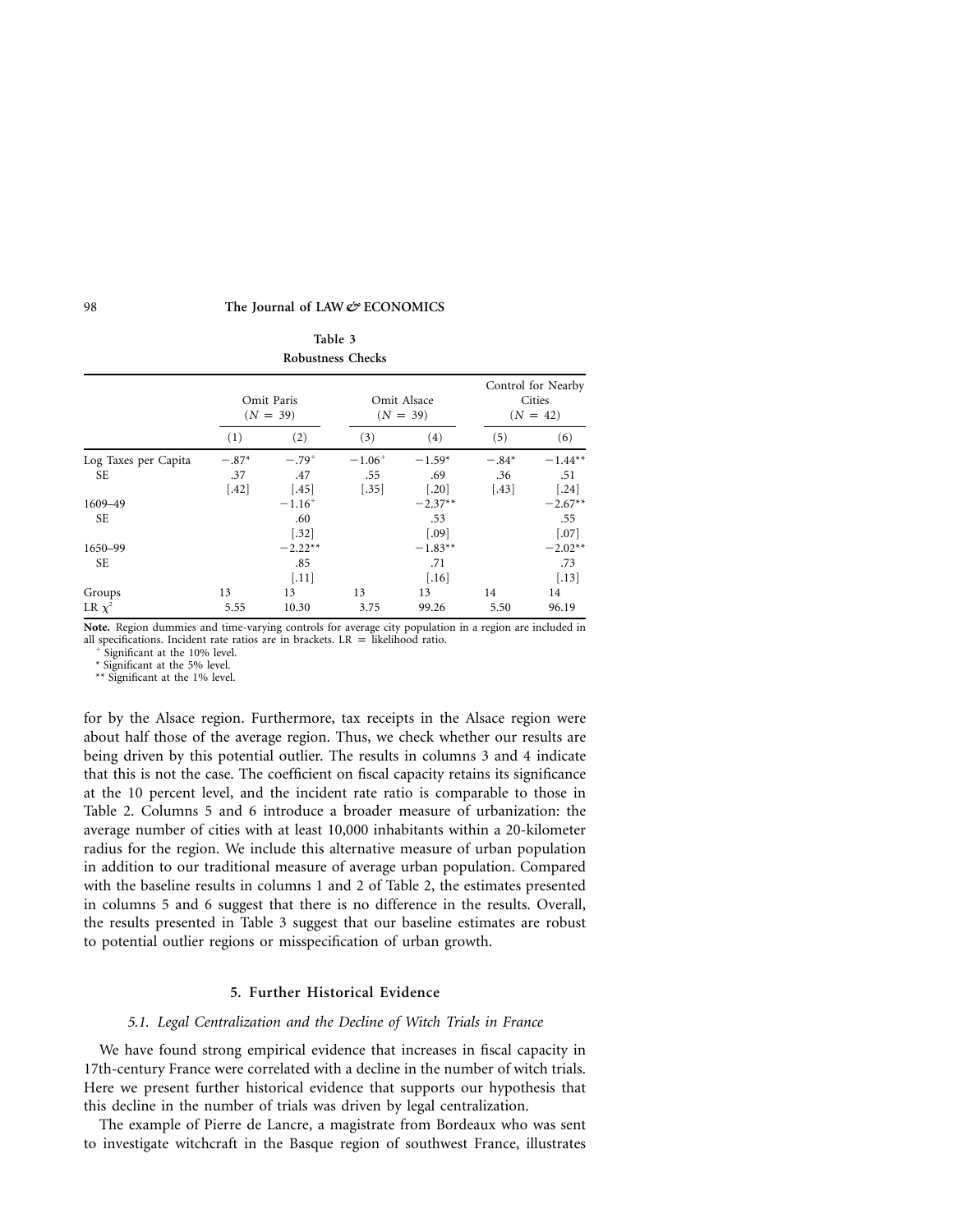our argument. It was the local autonomy given to de Lancre that led to a massive witch hunt in 1609 in which 70 people were executed in less than a year. His book *Tableau de l'Inconstance des Mauvais Anges et De´mons* was "an explanation of, and an apologia for, his relentless—and, judging by the many appeals to the French crown made against him—questionable legal practices exercised in governing the prosecutions of the Labourt witches and their priestly coconspirators" (Williams 1995, p. 94). De Lancre relied on child witnesses and subverted proper legal procedure because he feared that if he stopped "the witch menace might engulf the whole of France" (Williams 1995, p. 107).

Legal centralization, on the other hand, led to fewer witch trials. De Lancre was recalled when the archbishop of Bayonne, Bernard d'Eschaux, "realized that the consequence of Lancre's crusade was a mounting witch panic among the people" and appealed to the Parlement of Bordeaux and to the king (Williams 1995, p. 93). The highest court in France, the Parlement of Paris, approved only 74 of 249 death sentences that were sent to it before 1600. Between 1611 and 1640, it approved only 4.7 percent of the death sentences brought before it (Soman 1992, p. 34). By contrast, in the north of France, approximately 50 percent of those accused were executed, and in the Jura region, about 46 percent were executed. One can readily follow the different standards of proof adopted by the Parlement during the late 16th and early 17th centuries. A decree of January 1588 banned all further trials by water. In March 1588, the magistrates proposed to make all witchcraft cases subject to appeal. The Catholic League intervened, however, and Paris was placed under siege for 5 years. By 1594, the issue was again being considered. In 1596–1602, 1600–4, and 1624, the Parlement succeeded in preventing several *maréchaussée* from declaring witchcraft to be a *crimen exemptum* and thus not subject to the jurisdiction of the Parlement (Soman 1992, p. 5).

As a final example of the differences in the behavior of local and central authorities when it came to prosecuting witches, consider the case of the apprentice weaver Bacque´. In 1670, this young man visited as many as 30 villages in southwest France, along with two of the counselors from the regional Parlement of Navarre (Pau). In each village, Bacqué would stand in the town square while the members of the village would file before him, one by one, so that he could declare whether or not they were witches. In this way, he identified 6,210 witches (Mandrou 1979, p. 236). The local counselors who accompanied him had started judicial proceedings against these accused when Henri Pussort, uncle of the finance minister Jean-Baptiste Colbert, intervened. Pussort's efforts to stop these trials, however, met with resistance from the very seat of intellectual and political power at the time: Versailles. Several nobles based in Versailles had an inquiry initiated against Pussort for his efforts to intervene against the local judges. It was at this time that Colbert had Bacqué transferred out of Gascony and to the Bastille in Paris. Colbert halted the proceedings in the regional court and annulled all prosecutions that had already been passed through an edict of the Crown that "prevents the courts and averts the disorders that would be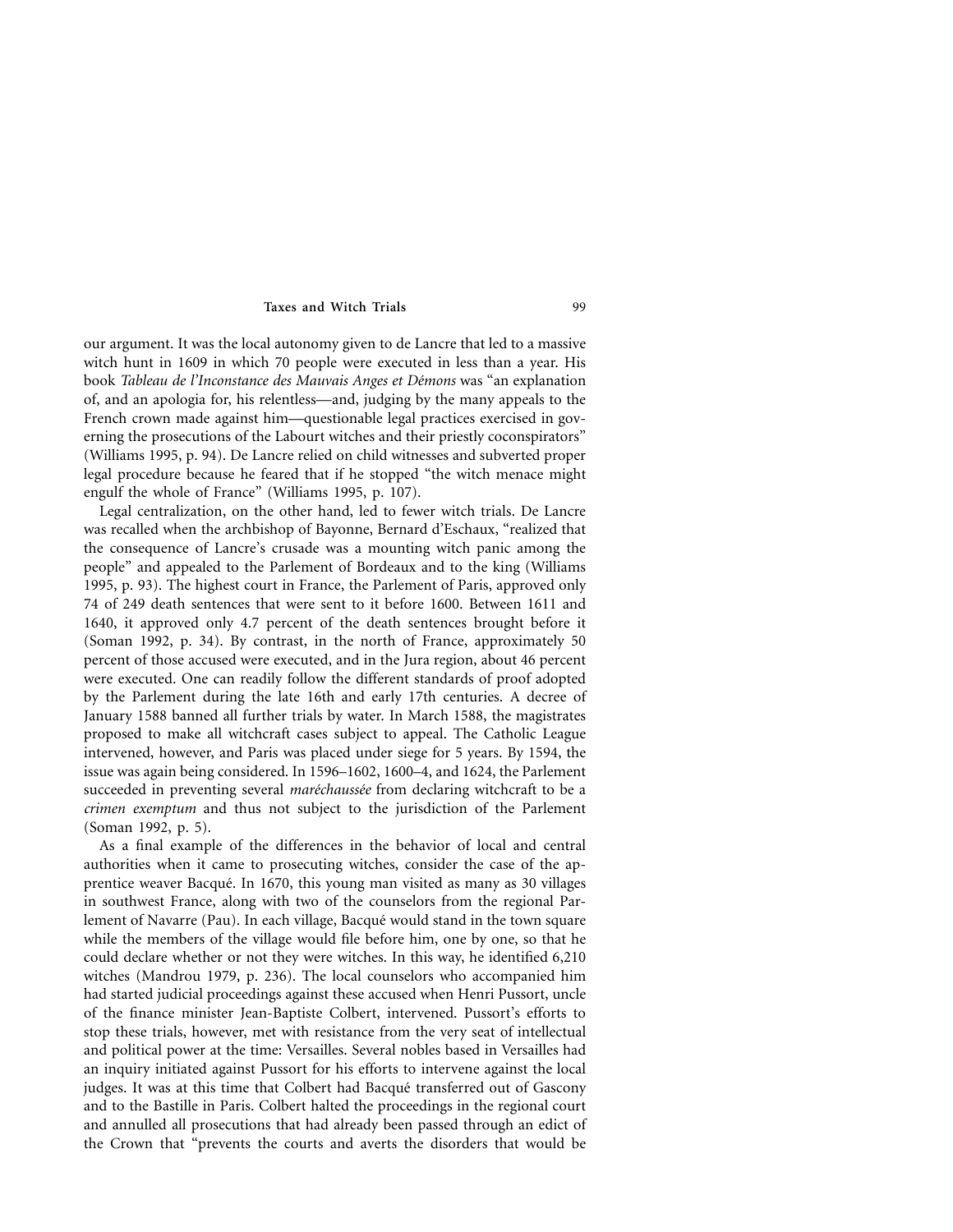caused by a procedure so irregular that it would envelop the majority of the inhabitants of the aforementioned province, trouble the repose of families and violate the *rules of justice*" (Mandrou 1979, p. 241).

This incident again illustrates the willingness of local magistrates to listen to charges inspired by popular fears and how these prosecutions could spread well beyond a single person or village. Finally, the emphasis of the central government, as enunciated through the words and actions of Colbert, shows that it was rules of justice that had to be recognized and disorder that was to be avoided, especially disorder of the type that could spread throughout an entire region.

## *5.2. Changing* Mentalite´s*?*

One alternative hypothesis is that central courts were more skeptical and less likely to believe in the existence of witches. However, there is little evidence to support this view. The view that the decline in the European witch trials was caused by changing mentalities has been largely rejected (Levack 1999; Bostridge 1996; Bever 2008).<sup>27</sup> Educated elites continued to believe in witchcraft. As one historian observes, "From the viewpoint of 1700, the possibility of another bout of witchcraft prosecution was not safely dead and buried as those with hindsight may assume" (Bostridge 1996, p. 310). As late as 1769, the celebrated jurist William Blackstone could, while deploring the legal abuses that took place when witches were prosecuted, still assert that "[t]o deny the possibility, nay, actual existence, of witchcraft and sorcery is at once to flatly contradict the revealed word of God" (Blackstone [1765–69] 1893, bk. 4, p. 60).

Louis XIV pursued and burned over a hundred members of the aristocracy as witches between 1677 and 1682 for political reasons, but then issued an edict the following year banning the prosecution of anyone as a witch throughout his realm. Similarly, the actions of the "enlightened" nobles in Versailles who attempted to prosecute Pussort for attempting to stop the prosecutions is further evidence that belief in witchcraft was alive and well during the second half of the 17th century. As the examples of d'Argenson, Pussort, and Colbert suggest, this was driven by a concern with social order rather than skepticism of the supernatural. Among the less educated, belief in witchcraft persisted well into the 19th century. In the countryside of Cambrésis, for example, an observer noted, "The doctor is rarely called to Fressies to treat burns, sprains, or fractures. People prefer to call on a woman who blows on the injury, recites some fragments of the Gospel, makes the cross and asks for ten francs for her services" (authors'

<sup>&</sup>lt;sup>27</sup> "Historians of witchcraft now reverse the traditional assumption and see the decline of witch beliefs as—at least in Western and Central Europe—an important cause, not an effect, of the change in elite mentalités" (Bever 2009, p. 264). While we cannot disentangle this, our results do find that there was a negative time trend associated with declining belief in witchcraft over time. However, this time trend explains only a portion of the decline in the number of trials.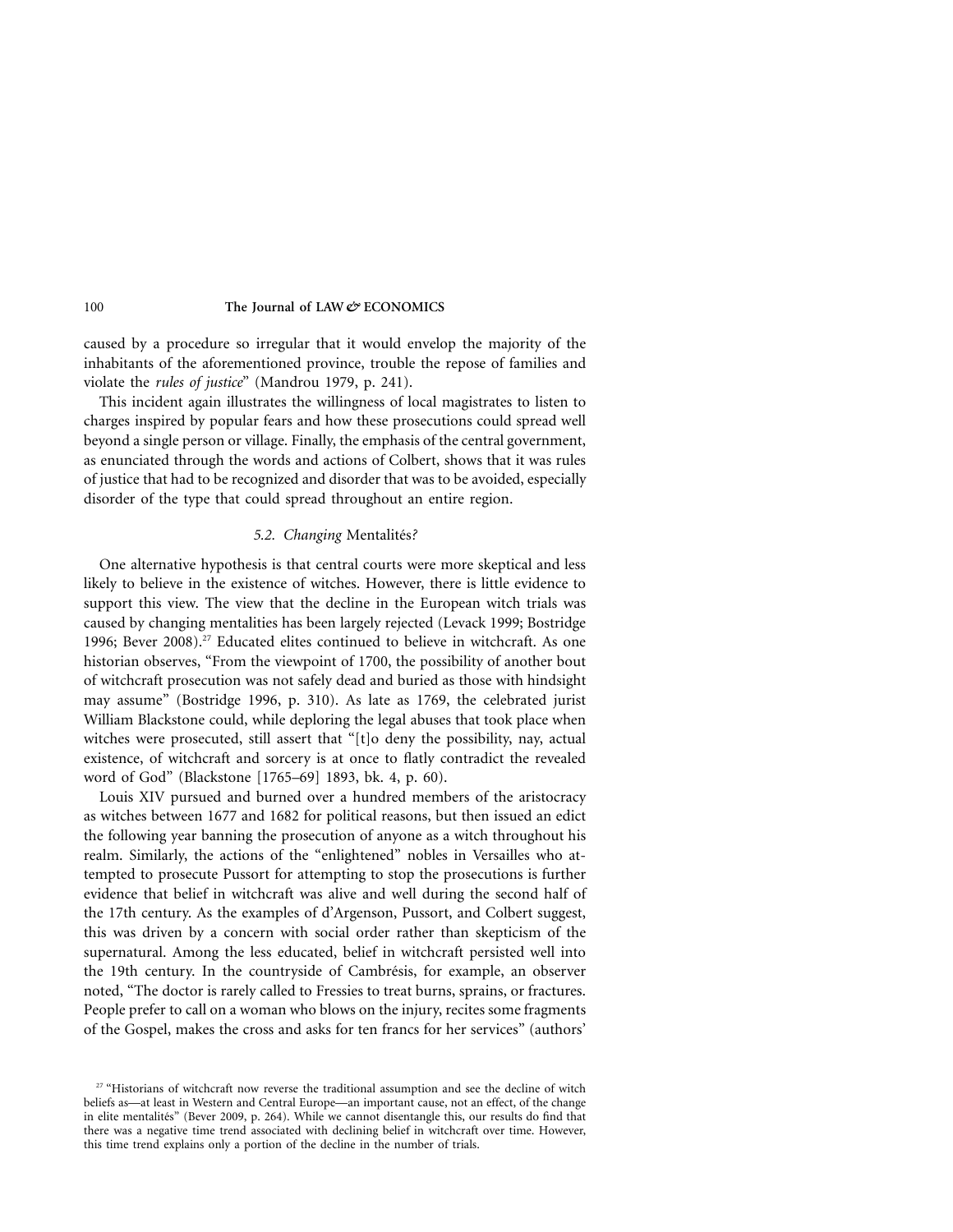translation of Muchembled [1979, p. 99]).<sup>28</sup> Similiarly, "In Viller-en-Cauchies, every year . . . the young people go out . . . in the night to burn trusses of straw in the countryside in order to chase away bad spirits and call on the influence of witches" (authors' translation of Muchembled [1979, p. 99]).<sup>29</sup>

## *5.3. Evidence from the Rest of Europe*

We are unable to replicate our analysis for France for the rest of Europe because systematic data on most European states' fiscal systems are lacking until after 1600 and there are no data on the amount of taxes collected by most of the states in the Holy Roman Empire or from the Swiss cantons. This fact is highly supportive of our hypothesis. The Holy Roman Empire and Switzerland did not collect or record tax revenues in a symmetrical way because they both became highly decentralized and fragmented. Consistent with our framework, three-quarters of witches killed between the 15th and 17th centuries, around 25,000 individuals, died in the Holy Roman Empire or Switzerland (Monter 2002, p. 16).

Levak argued that the "prevailing pattern of jurisdictional particularism in Germany meant that witch-hunting could easily go unchecked" (Levack 2006, p. 212). One reason for the contrast between France and the Holy Roman Empire was that unlike France, "the Empire was never able to develop a regular and effective process by which cases could be referred or appealed to the *Reichskammergericht* (imperial supreme court) which sat at Speyer" (Levack 1999, p. 18). Monter contrasts centralized French courts "which generally rejected village testimony" (at least after 1600) with "the 550 villages and eleven small towns which today comprise Germany's Saarland. During the half-century after 1580, these virtually autonomous rustics executed 450 per cent more witches than the Parlement de Paris, in a corner of the Empire divided among four principal overlords, two Protestant and two Catholic" (Monter 2002, pp. 9–10).

Evidence from variation between the states of the Holy Roman Empire is also consistent with our argument. The most severe witch hunts occurred in small and fragmented jurisdictions such as Wu¨rzburg, Luxembourg, Ellwangen, and Bamberg and in the lands ruled by the archbishops of Mainz, Cologne, and Trier—"areas of notoriously loose government control" (Monter 2002, p. 17).<sup>30</sup>

<sup>&</sup>lt;sup>28</sup> "Le médecin est rarement appelé à Fressies pour panser les brûlures, les entorses, ou les fractures. On préfère s'adresser à une femme qui souffle sur le mal, récite plusieurs fragments d'Evangile, fait force croix et demande dix francs pour ses honoraires" (Muchembled 1979, p. 99).

<sup>&</sup>quot;A Viller-en-Cauchies, tous les ans . . . les jeunes gens vont . . . dans le soirée brûler des bottes de paille dans les champs afin de chasser les mauvais esprits et conjurer l'influence des sorciers" (Muchembled 1979, p. 99).

<sup>&#</sup>x27;The Prince-Abbot of Ellwangen alone accounted for one-ninth of the 3,229 known executions for witchcraft throughout Baden-Württemburg. Two other smaller Catholic prelates also instigated genuine witch-hunting panics: the monastery of Obermarchtal (whose territory of ten tiny settlements contained barely 350 adults) executed over 50 witches between 1586 and 1588 and 30 more afterwards; the Teutonic Knights at Mergentheim executed 114 witches between 1628 and 1630 during a panic inspired by developments in the neighbouring bishopric of Würzburg. But if a handful of Catholic prelates compiled the highest death totals in south-western Germany, a few self-governing cities,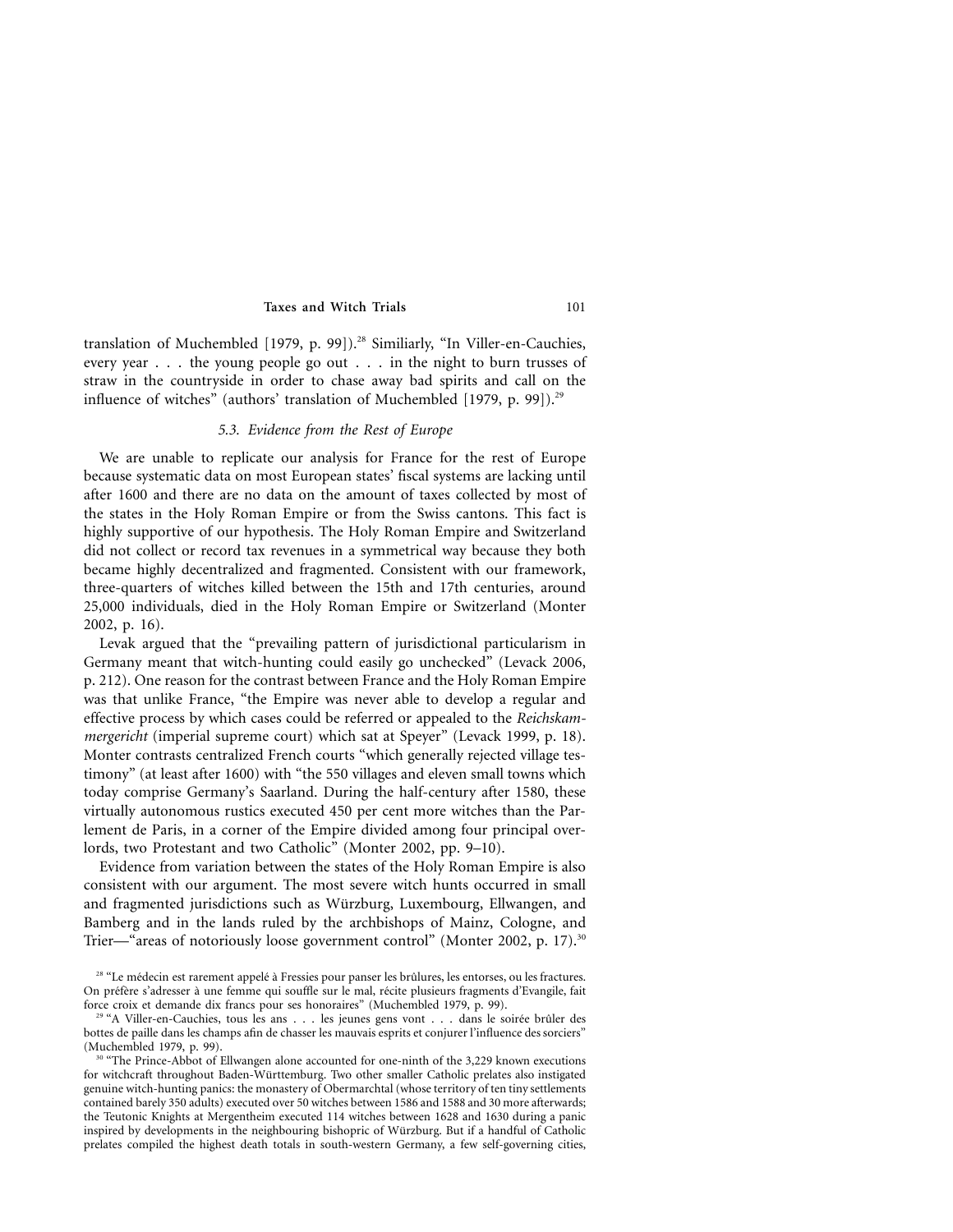These large-scale German witch trials were associated with the indiscriminate use of judicial torture. In contrast, the more powerful and centralized states in the empire tried notably fewer witches, and the judicial institutions of large states, such as Bavaria and Brandenburg, exerted a moderating influence on trials (Levack 1999, p. 18).

Scotland was one of the few other countries to experience large-scale witch panics. One reason why approximately three times as many witches were executed in Scotland as in England was the far greater level of discretion available to local lords and judges in the former country. Judicial torture was often employed in Scotland even though it "was administered illegally, without warrant from the privy council. Indeed, the council took action on more than one occasion to imprison or prosecute those who tortured witches" (Levack 2008, p. 23). Levack observes that "[t]he main difference, therefore, between the English and the Scottish use of torture is not that the laws of one country allowed its use, whereas the laws of the other did not, but that the central government of one country was generally able to enforce its own strict rules regarding the use of torture, whereas the government of the other could not" (Levack 2008, p. 23).

In contrast, the Spanish Inquisition—a highly centralized and national institution—was fairly cautious when it came to investigating claims of witchcraft. Inquisitors were instructed to consider natural causes of the phenomenon witches were claimed to have caused (Henningsen 1980). Trials largely ceased after 1611, and the total number of witches executed was very small. To summarize, the evidence from other European states thus provides further support for our claim that there was a relationship between state capacity and the decline of witchcraft trials in early modern Europe.

# *5.4. Implications of Legal Centralization*

The attitude of the Parlement of Paris toward regional witch trials mirrors the attitude of the French Crown toward many legal abuses that were common in other parts of the country. The signing of the Code Michau in 1629 announced the Crown's intention to centralize and standardize many aspects of administrative law. After the civil disturbance known as the Fronde (1648–53) had been put down, Colbert, in collaboration with the Parlement of Paris, embarked on judicial reforms that aimed at standardizing legal procedures and reducing the discretion available to local magistrates and courts. In 1665 a specially commissioned court was sent into southeastern France to investigate local judicial abuses (Hamscher 1976, p. 168). Two great codifying edits, L'Ordonnance Civile

ruling territories no larger than the Teutonic Knights at Mergentheim, were not far behind. Rottenburg executed at least 150 witches between 1578 and 1609; Rottweil executed 113 in thirty different years between 1566 and 1648" (Monter 2002, p. 17).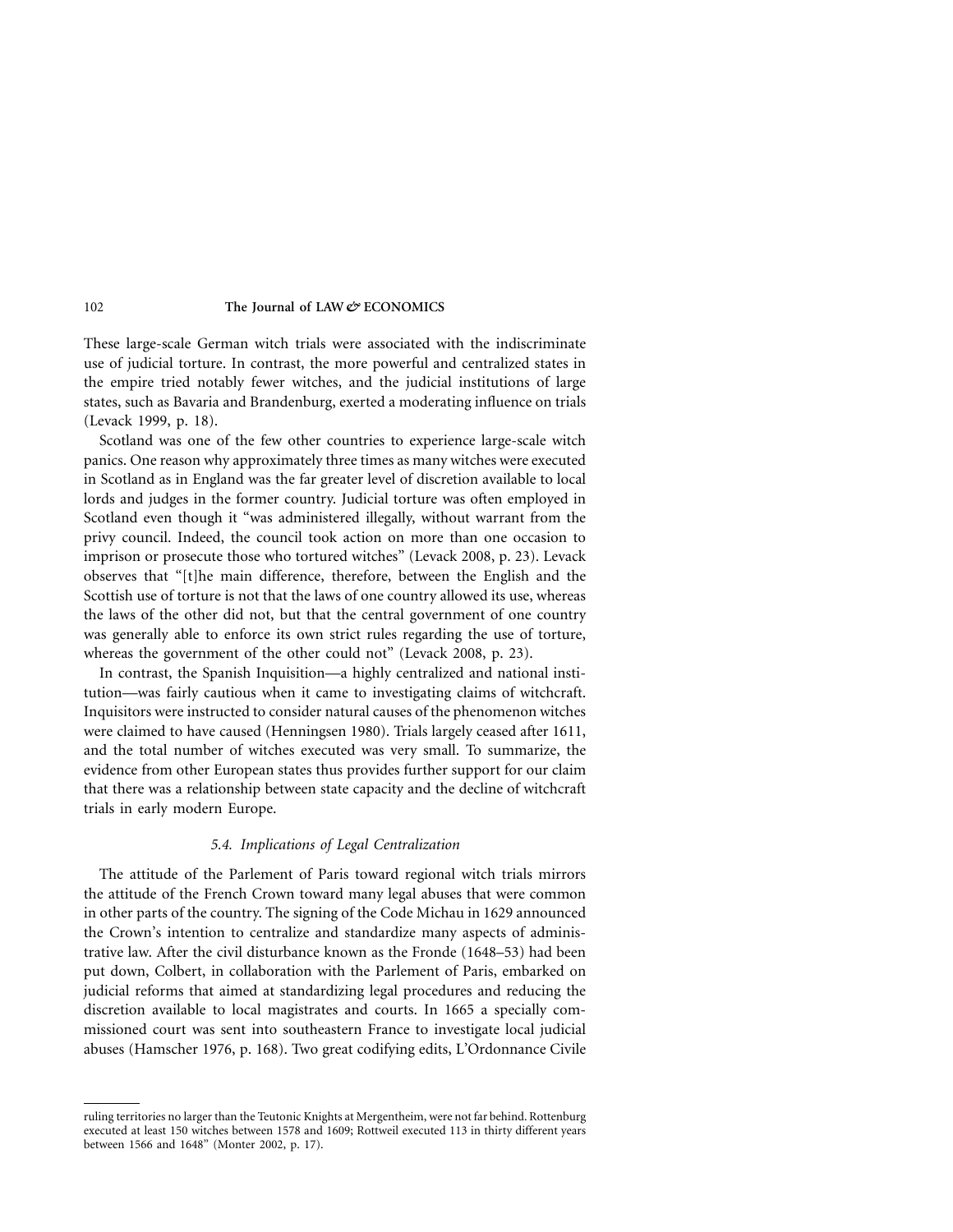and l'Ordonnance Criminelle, were passed in 1669 and 1670, unifying many aspect of civil and criminal law (Colyar 1912). $31$ 

The number of *intendants* (government officials) increased from 4,041 in 1515 to at least 46,047 in 1665. This change was, in the words of one historian, staggering (Kwass 2000, p. 29). The *intendants,* first sent out into the countryside on an ad hoc basis in the 1630s and then systematically from the 1660s onward, were empowered to supervise and overrule local notables. They were drawn from a new elite known as the nobility of the robe, which was quite separate from the provincial nobility of the sword, and as commissioned employees of the king, they lowered the costs to the state of enforcing its laws at the expense of existing local rules (Moote 1971; Hurt 2002). Unlike other venal officials, the *intendants* did not buy their positions; instead, the king paid them a stipend and could dismiss them at will (Collins 1988, p. 54). As a result, their interests were solidly aligned with the central government, not the provinces. Indeed, they can be seen as a quasi bureaucracy that was connected into a central, Parisbased system of clientelism and patronage and largely independent of the local nobility (Kettering 1986). This program of centralization was, of course, only partially successful.<sup>32</sup> But it provided stronger, more stable government than its predecessors had, and clientelism contributed to its development (Kettering 1986, p. 224). The decline in witch trials is a reflection of this improvement in legal capacity.<sup>33</sup>

# **6. Conclusions**

Legal capacity is an important institutional prerequisite for sustained economic growth. Research in political economy and economic growth suggests that an effective state is an important contributing factor in economic growth (Bockstette, Chanda, and Putterman 2002). This paper provides novel evidence that fiscal and legal capacity are strategic complements as theorized by Besley and Persson (2009, 2011). Fiscal fragmentation in early modern France precluded the establishment of a strictly enforced common legal code, and this in turn set the stage for thousands of witch trials between 1550 and 1650. The increased demands placed on the state during a period of intensified military competition required fiscal and legal centralization and led the centralized state to play an

<sup>&</sup>lt;sup>31</sup> Heckscher (1955, p. 126) observes that here "Louis XIV's monarchy attained an important goal in codifying the law. Colbert's programme on this matter had been largely put into practice, although there remained a good deal more to be done even here." In particular, Colbert's plan to centralize all of the ordinances of France into a single legal code did not come to fruition (Colyar 1912, p. 67).

<sup>&</sup>lt;sup>32</sup> As Kettering (1986, p. 224) observed, the "modern characteristics of Louis XIV's government should not be exaggerated—it was an early modern state that was only quasi-bureaucratic and, although formally centralized and hierarchical, it was also cumbersome, incoherent, and fragmented by special interest groups."

 $33\text{ See}$  Johnson, Koyama, and Nye (2011) for a more in-depth discussion of this point. For a similar argument in the context of heresy trials, see Johnson and Koyama (2013).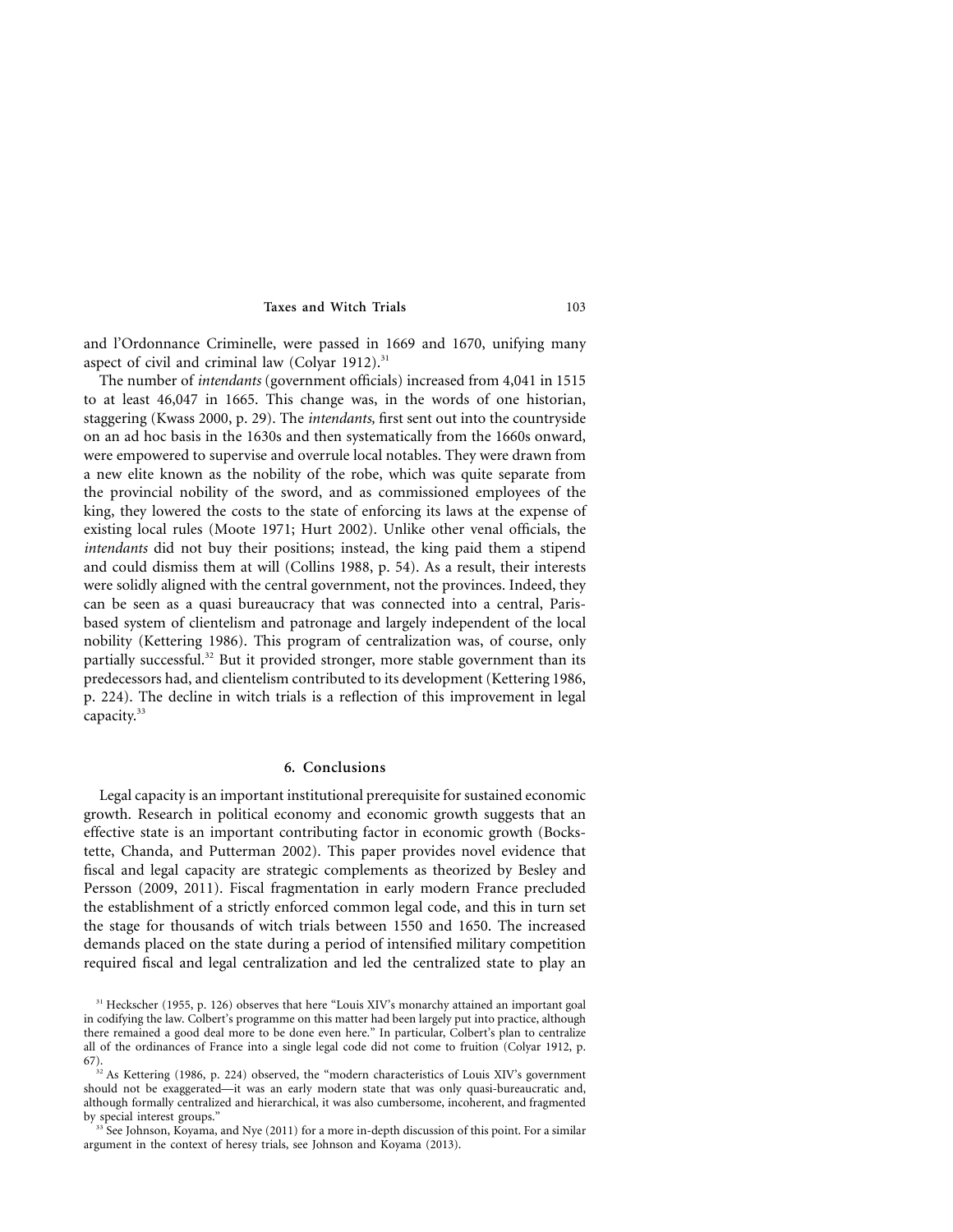increasingly prominent role in coordinating the behavior of local jurisdictions so that they internalized the externalities stemming from the tolerance of local custom and superstition to influence legal procedure. One particularly visible measure of this shift was the decline in the number of witchcraft trials. Our argument is consistent with Olson (1993), who argued that rent seeking by centralized elites may be less damaging than decentralized rent seeking because, in the absence of democratic checks on authority, rulers with broader interests will tend to erect laws that internalize externalities.

A number of further conclusions can be drawn. First, using witch trials as a particularly salient example, we argued that it was all but impossible to impose a common legal standard without fiscal consolidation. In early modern France, legal and fiscal fragmentation were bound together in an equilibratory relationship because fiscal weakness led to the creation of new offices and the creation of new offices led to "perennial jurisdictional conflicts among the courts" (Hamscher 1976, p. 160). Fiscal consolidation was associated with legal centralization because it broke this equilibratory relationship. These developments were of lasting significance. Colbert's reform of the tax system in the 1660s led ineluctably to the code of civil procedure, a legal reform that substituted "standardized procedures for regional variations" and thus "constituted a 'first step' toward the Napoleonic procedural code for civil law" and toward the modern civil law French legal system (Trout 1978, p. 119).

Second, the decline of superstition in early modern France was driven less by changing *mentalités* than by a process of fiscal and legal centralization. Fear of witchcraft continued throughout this period. However, by properly enforcing the rule of law, courts in France and elsewhere were able to control these fears and prevent them from resulting in large-scale witch panics.<sup>34</sup> During the 18th century, witch trials were common only in weakly governed states on the edge of Europe such as Poland and Hungary (Levack 1999, pp. 68–73).<sup>35</sup>

Third, economists studying the origins of the modern state and economic growth have been overly influenced by the development path taken by Britain. Britain, or at least England, was a uniquely centralized state from the Middle Ages onward (Dincecco 2009). British elites were able to overcome holdup problems and efficiently reallocate property rights (Mokyr and Nye 2007; Bogart and

<sup>&</sup>lt;sup>34</sup> This finding is consistent with accounts of the decline of witch trials in Scotland, Spain, The Netherlands, and elsewhere (Levack 1999). The Netherlands was the first modern economy and had the highest taxes per capita in Europe, and witch trials ended there in the early 17th century, soon after they started (Ankarloo 2002, pp. 80–81). Scotland, by contrast, was a weakly governed state in which witch trials and periodic witch panics flourished. Trials came to an end only under English dominion in the late 17th century (Levack 2008).

<sup>35</sup> Witchcraft trials came to an end in the Habsburg territories as a consequence of Maria Theresa's *Article on Sorcery, Witchcraft, Divination, and Similar Activities* in 1766. This did not deny the existence of witchcraft, but it did make it all but impossible to prosecute someone for witchcraft. It forbade practices such as pricking suspects, subjecting them to cold-water ordeals, or searching for marks of the devil; restricted the ability of magistrates to respond to local fears; and permitted torture only when it was authorized by higher authorities or there was evidence that real harm had been caused by nonmagical means (Kern 1999).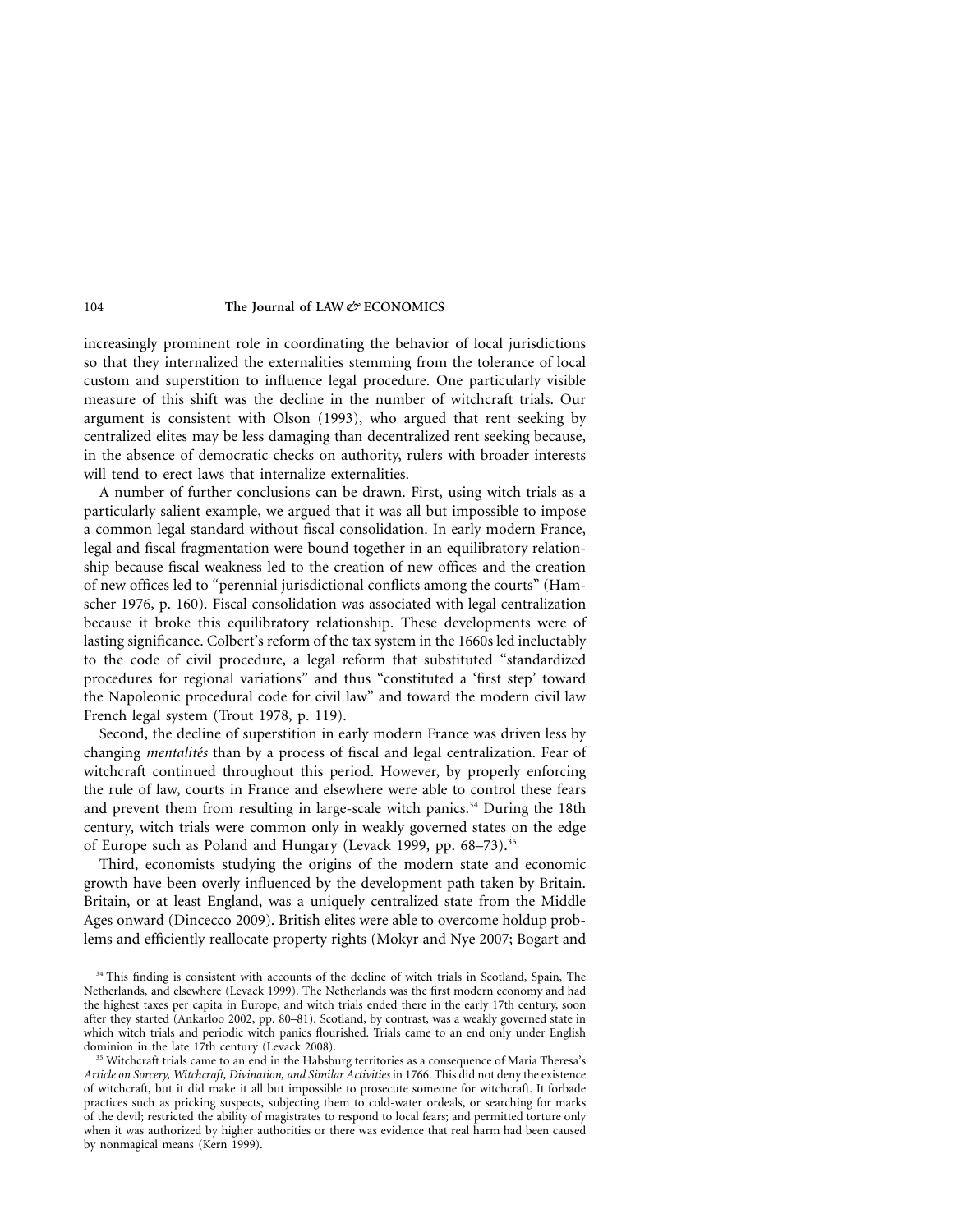Richardson 2009, 2011). This precocious centralization means that Britain does not necessarily provide the best case study for analyzing the process through which states acquire fiscal and legal capacity. We suggest that the example of France, which emerged from the Middle Ages legally and fiscally fragmented, may be more relevant for the study of how states might build fiscal or legal capacity today.

Finally, our findings support the view that there were important institutional improvements across western Europe before the Industrial Revolution (North, Wallis, and Weingast 2009; Bogart and Richardson 2012; Johnson and Koyama 2014). And our views are consistent with Alexis de Tocqueville's observation that the centralizing policies of the French state before the Revolution of 1789 paved the way for much that would come after it (Tocqueville 1998). The decline in witch trials was one instance of this improvement in institutions in the period prior to the onset of modern economic growth.

## **Appendix**

# **Creation of the Data Set**

The *généralité* was the core fiscal unit of the old-regime monarchy since the 15th century, and we use it as the basis for the creation of our panel variable, which we refer to as a region. We create our regions as follows.

In 1542, Francis I issued an edict creating 16 *généralités*. In 1700, there were 31 généralités: Paris, Soissons, Orléans, Amiens, Châlons, Bourges, Rouen, Caen, Tours, Bourgogne, Moulins, Poitiers, Bretagne, Nantes, Riom, Limoges, Metz, Lyon, Grenoble, Montaubon, Bordeaux, Toulouse, Montpellier, Provence, La Rochelle, Alençon, Navarre (Pau), Franche-Comté, Valenciennes, Strasbourg (Alsace), and Lille.

We omit La Rochelle from the data set because we have data for only 1 year (1695). In addition, in the northeast, Lille and Valenciennes were conquests of Louis XIV that were added to France in 1691 and 1678, respectively. Thus, we omit these two *généralités* as well.

We also unify several of the *généralités* because their borders changed between 1550 and 1700, they were unified with another *généralités*, or it was difficult to explicitly identify whether a number of witchcraft trials occurred in it or its neighbor. We create a region called Normandy that includes the *généralités* of Rouen, Caen, and Alençon. Similarly, Gascony includes Montaubon, Bordeaux, Navarre (Pau), and Toulouse. Finally, Metz-Alsace combines the tax receipts from Metz and Alsace. We are left with the 21 regions listed in Table A1.

The witch trial data were compiled from various primary and secondary sources by Marc Carlson.<sup>36</sup> We use Carlson's list to identify the *généralité* in which each witch trial occurred. In cases in which a number of trials were

<sup>&</sup>lt;sup>36</sup> For these data and their sources, see Marc Carlson, Historical Witches and Witchtrials in North America [\(http://www.personal.utulsa.edu/](http://www.personal.utulsa.edu/marc-carlson/witchtrial/na.html)∼marc-carlson/witchtrial/na.html).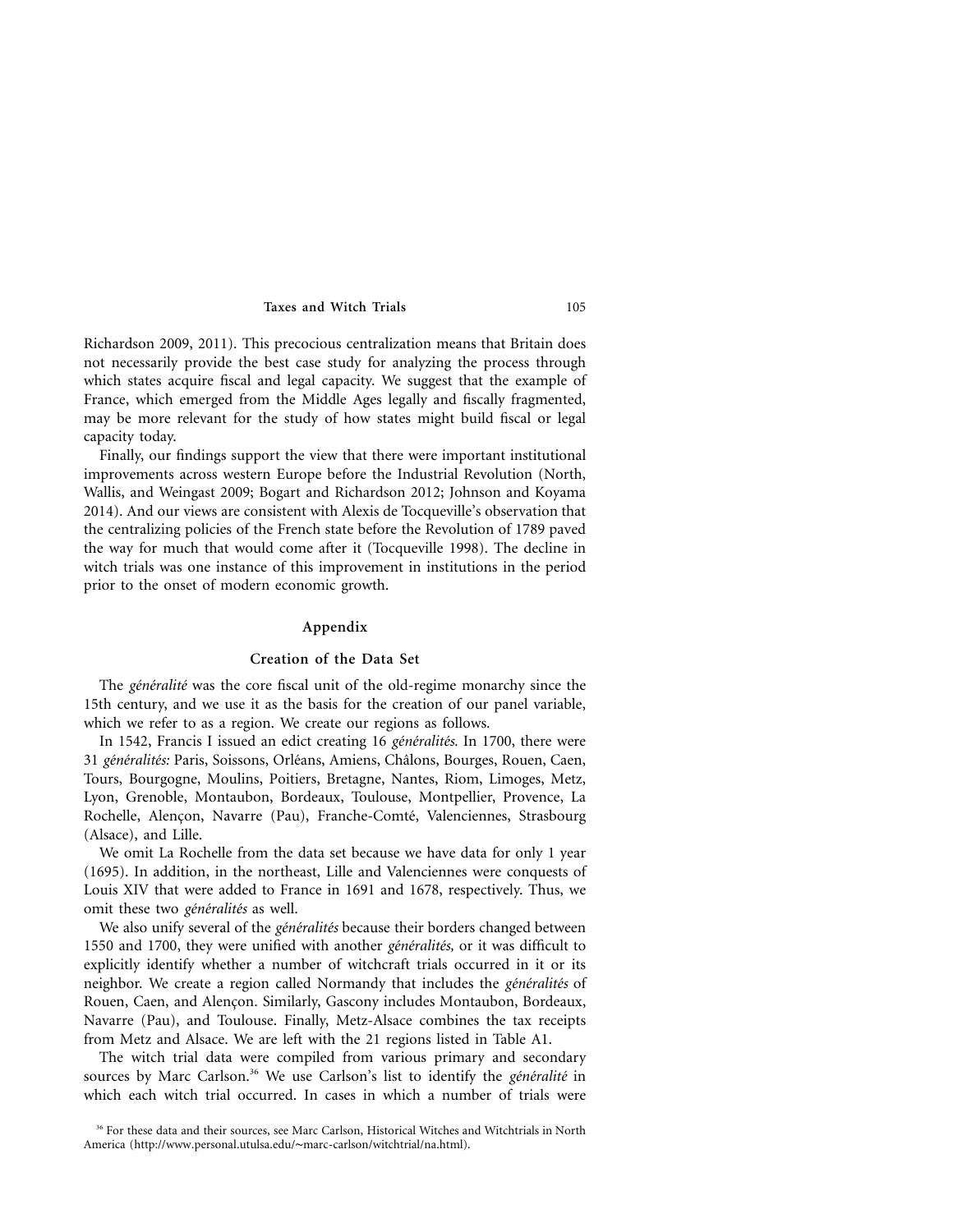**Table A1 Witch Trials and Taille Revenues, 1550–1700**

|                | Witch          |       | Taille Receipts |                       |  |
|----------------|----------------|-------|-----------------|-----------------------|--|
| Region         | Trials         | Malet | Forbonnais      | Population<br>in 1700 |  |
| Paris          | 124            | 14.5  | 14.2            | 1,426                 |  |
| Soissons       | 1              | 15.7  | 15.7            | 322                   |  |
| Orleans        | 18             | 18.9  | 19.7            | 607                   |  |
| Amiens         | $\Omega$       | 7.8   | 7.6             | 520                   |  |
| Châlons        | $\Omega$       | 10.9  | 10.6            | 693                   |  |
| <b>Bourges</b> | $\Omega$       | 14.9  | 16.0            | 290                   |  |
| Normandy       | 13             | 6.8   | 7.3             | 1,890                 |  |
| Tours          | 16             | 16.7  | 16.8            | 1,069                 |  |
| Bourgogne      | 81             | 3.3   | 3.6             | 806                   |  |
| Moulins        | $\Omega$       | 21.1  | 21.7            | 324                   |  |
| Poitiers       | 5              | 23.6  | 24.8            | 612                   |  |
| Bretagne       | 1              | 2.5   | 2.6             | 1,655                 |  |
| Franche-Comté  | 4              | 4.4   | 3.8             | 340                   |  |
| Riom           | 2              | 24.0  | 23.9            | 560                   |  |
| Limoges        | $\Omega$       | 20.3  | 21.4            | 585                   |  |
| Metz-Alsace    | 1,043          | 5.0   | 4.5             | 425                   |  |
| Lyon           | $\Omega$       | 24.2  | 24.6            | 363                   |  |
| Grenoble       | $\Omega$       | 10.9  | 9.8             | 544                   |  |
| Gascony        | 802            | 4.1   | 4.1             | 2,512                 |  |
| Montpellier    | 679            | 2.2   | 2.3             | 1,520                 |  |
| Provence       | $\overline{2}$ | 1.8   | 2.3             | 640                   |  |

reported over several years, we distribute them equally over the time period. If no location data are provided, the trial was omitted. We code the outcome of the trial when that information is available, but we do not incorporate this into our analysis since there are relatively few cases in which this could be done. We also omit 530 trials that Carlson incorrectly attributed to Gascony in 1609.

We also create a maximal data set in which we add to Carlson's data the data on 555 trials from other sources. We add 202 trials reported for Franch-Comté (Monter 1976) and 202 trials reported for Normandy (Monter 1997). Finally, we include 167 trials in the Champagne region (Soman 1992) that we allocate to our region Châlons.<sup>37</sup> Table A1 lists the 21 regions we include, the total number of witch trials in the base data and in the maximal data, and taille revenues (in grams of silver) collected per person.<sup>38</sup>

As described in the text, we use the taille as our measure of fiscal capacity for several reasons. The taille regions, known as *généralités*, were fairly stable

<sup>&</sup>lt;sup>37</sup> Soman (1992) reports aggregate numbers on other witch trials in the region of the Parlement of Paris, but he does not indicate where they occurred. Soman's hypothesis is also highly consistent with ours. He argues convincingly that by the beginning of the 17th century, in the jurisdiction of the Parlement of Paris, witch prosecutions dramatically decreased both in their frequency and in the severity of punishments because of the increasing influence of the centralized state over that of local authority. He finds that between 1611 and 1640, the Parlement of Paris approved sentences of executions in only 4.7 percent of cases (Soman 1992, p. 2).

<sup>&</sup>lt;sup>38</sup> The regional population data are from 1700 and were compiled by Dupâquier (1988).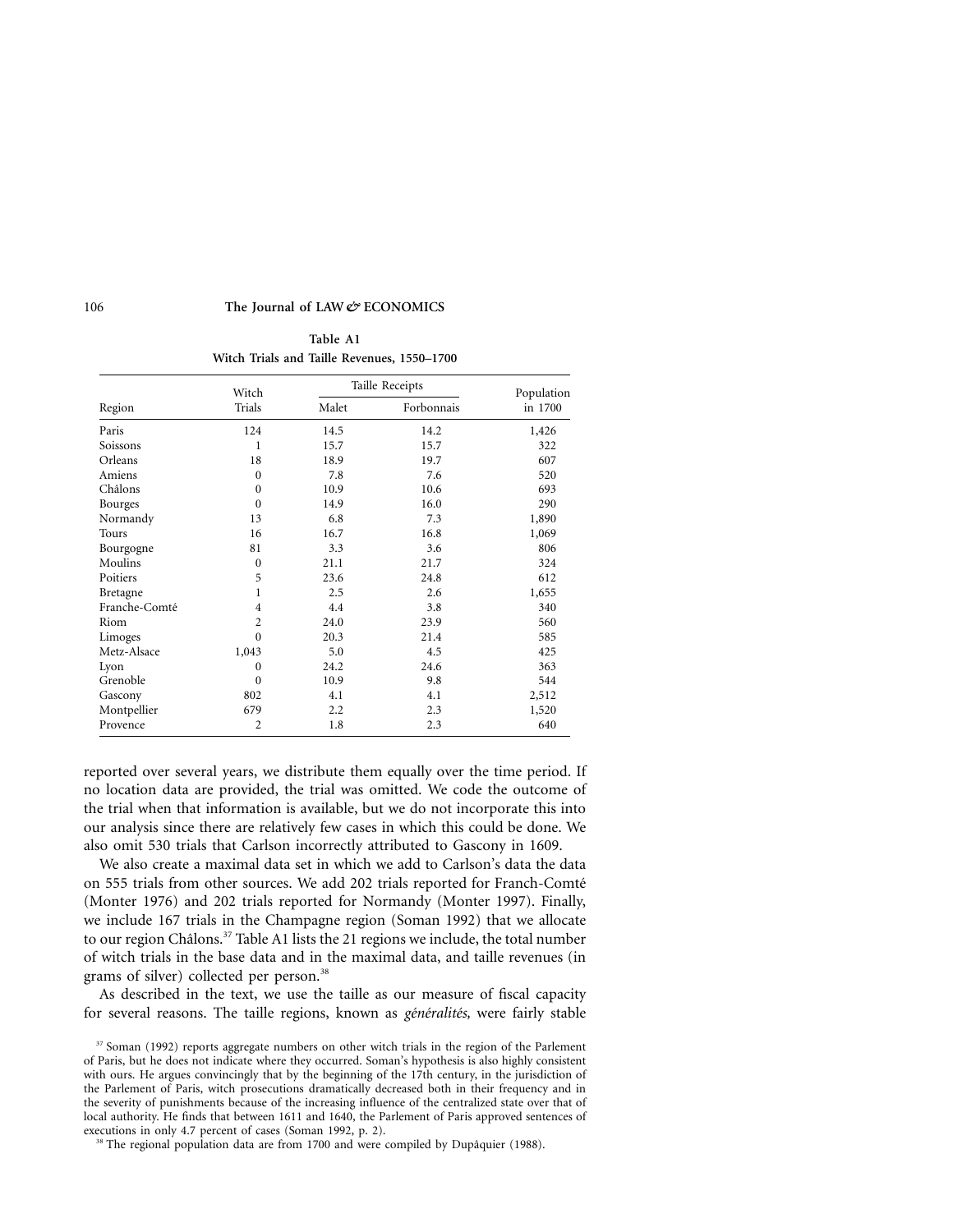

Figure A1. Witchcraft and tax data sets

from about the 14th century until the Revolution. This is in stark contrast to the indirect tax regions, which were constantly being consolidated and split. Another attractive feature of the taille data is that Malet published the details of the royal budgets from the entire 17th century down to the *généralité* level at the end of the 18th century (Bonney 1995). This represents a great amount of fiscal detail relative to the summary accounts (known as the accounts *abrègés*), which are our only other source of consistent revenue data for France but which, unfortunately, contain only nationally aggregated receipts.

One problem with constructing this data set is that Malet's data on regional taille receipts do not extend to the period 1550–99. The first way we address this issue is by splitting the panel into three time periods (1550–1609, 1610–49, and 1650–99) and assuming that regional tax receipts between 1600 and 1609 are good proxies for receipts between 1550 and 1599. We call the data set constructed in this way the Malet data.

An alternative method we use to fill in the tax revenue data for the 16th century is to make use of two additional historical sources of data. In his 18thcentury history of the monarchy's finances, Forbonnais recorded taille receipts from all the *généralités* for a single year in the 16th century, 1581 (Forbonnais 1758). In addition, we have the aggregate amount of ordinary revenue going to the absolute monarchy for 11 of the years between 1550 and 1599. $^{39}$  By assuming that taille receipts were about two-thirds of ordinary revenue in the average year (which is consistent with 17th-century data) and using the disaggregated Forbonnais data as weights, we can impute regional taille receipts for the 11 years for which we have aggregate data. Then, as illustrated in Figure A1, we average

 $39$  The aggregate revenues were compiled by Guéry (1978). The years included are 1557, 1567, 1574, 1576, 1577, 1581, 1582, 1586, 1588, 1596, and 1597.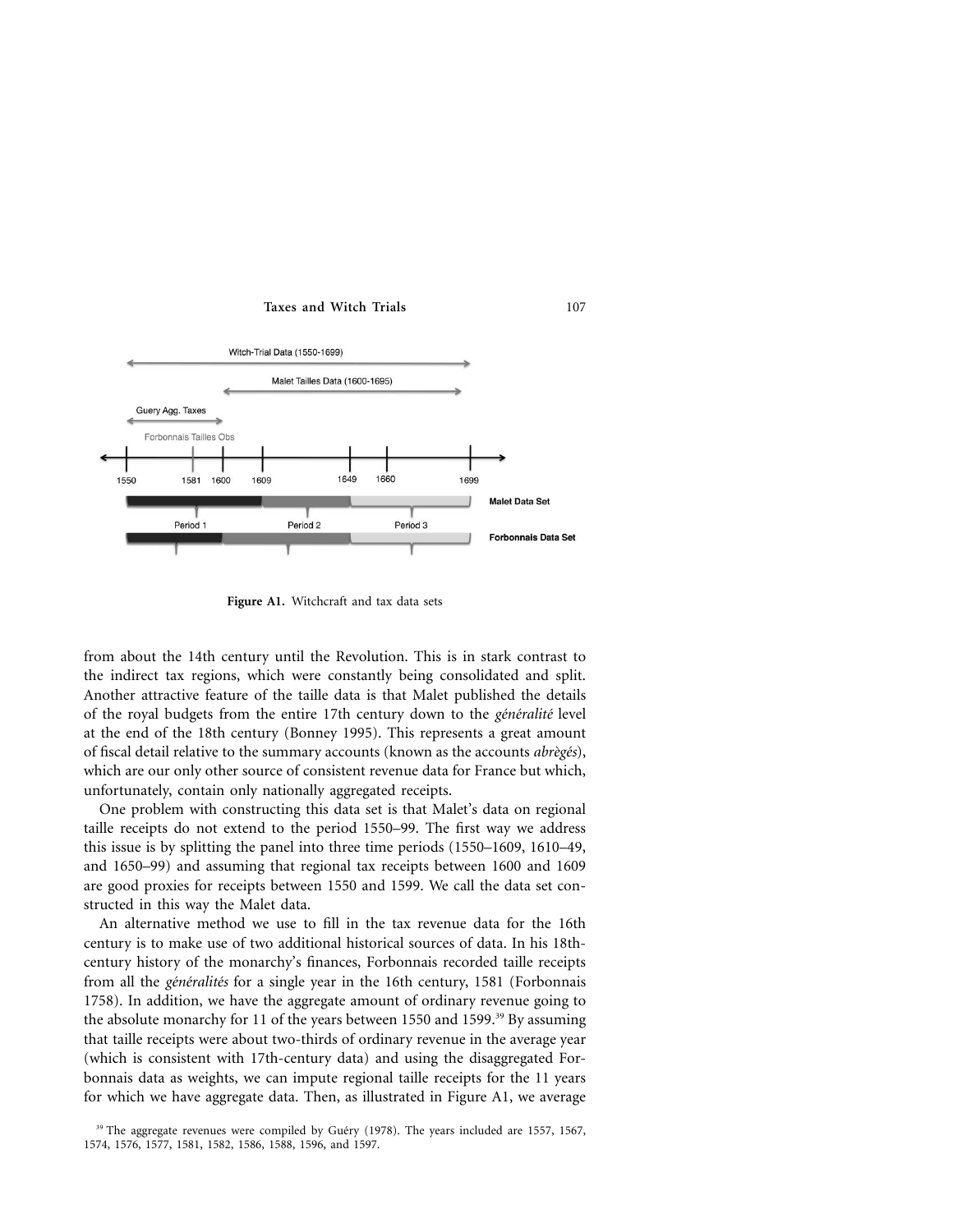the data into three 50-year periods (1550–99, 1600–49, and 1650–99) to create an alternative data set that we refer to as the Forbonnais data.

# **References**

- Acemoglu, Daron, Simon Johnson, and James Robinson. 2005. The Rise of Europe: Atlantic Trade, Institutional Change, and Economic Growth. *American Economic Review* 95:546–79.
- Acemoglu, Daron, and James A. Robinson. 2012. *Why Nations Fail: The Origins of Power, Prosperity, and Poverty.* New York: Crown Business.
- Allison, Paul D., and Richard P. Waterman. 2002. Fixed-Effects Negative Binomial Regression Models. *Sociological Methodology* 32:247–65.
- Anderson, Robert Warren, Noel D. Johnson, and Mark Koyama. 2013. Jewish Persecutions and Weather Shocks: 1100–1800. Working Paper in Economics 13-06. George Mason University, Department of Economics, Fairfax, Va.
- Ankarloo, Bengt. 2002. Witch Trials in Northern Europe, 1450–1700. Pp. 53–96 in *Witchcraft and Magic in Europe: The Period of the Witch Trials,* edited by Bengt Ankarloo and Stuart Clark. Philadelphia: University of Pennsylvania Press.
- Bairoch, Paul. 1988. *Cites and Economic Development: From the Dawn of History to the Present.* Translated by Christopher Braider. Chicago: University of Chicago Press.
- Balla, Eliana, and Noel D. Johnson. 2009. Fiscal Crisis and Institutional Change in the Ottoman Empire and France. *Journal of Economic History* 69:809–45.
- Behringer, Wolfgang. 1995. Weather, Hunger and Fear: Origins of the European Witch-Hunts in Climate, Society and Mentality. *German History* 13:1–27.
- ———. 1997. *Witchcraft Persecutions in Bavaria: Popular Magic, Religious Zealotry and Reason of State in Early Modern Europe.* Translated by J. C. Grayson and David Lederer. Cambridge: Cambridge University Press.
- Beik, William. 1985. *Absolutism and Society in Seventeenth-Century France: State Power and Provincial Aristocracy in Languedoc.* Cambridge Studies in Early Modern History. Cambridge: Cambridge University Press.
- Besley, Timothy, and Torsten Persson. 2009. The Origins of State Capacity: Property Rights, Taxation, and Politics. *American Economic Review*. 99:1218–44.
- ———. 2011. *Pillars of Prosperity: The Political Economics of Development Clusters.* Princeton, N.J.: Princeton University Press.
- Bever, Edward. 2008. *The Realities of Witchcraft and Popular Magic in Early Modern Europe: Culture, Cognition and Everyday Life.* Palgrave Historical Studies in Witchcraft and Magic. London: Palgrave MacMillan.

-. 2009. Witchcraft Prosecutions and the Decline of Magic. *Journal of Interdisciplinary History* 40:263–93.

- Blackstone, William. [1765–69] 1893. *Commentaries on the Laws of England in Four Books.* 2 vols. Philadelphia: J. B. Lippincott.
- Bockstette, Valerie, Areendam Chanda, and Louis Putterman. 2002. States and Markets: The Advantage of an Early Start. *Journal of Economic Growth* 7:347–69.
- Bodin, Jean. 1586. *De la démonomanie des sorciers*. Anvers: Chez Arnould Coninx. Bogart, Dan, and Gary Richardson. 2009. Making Property Productive: Reorganizing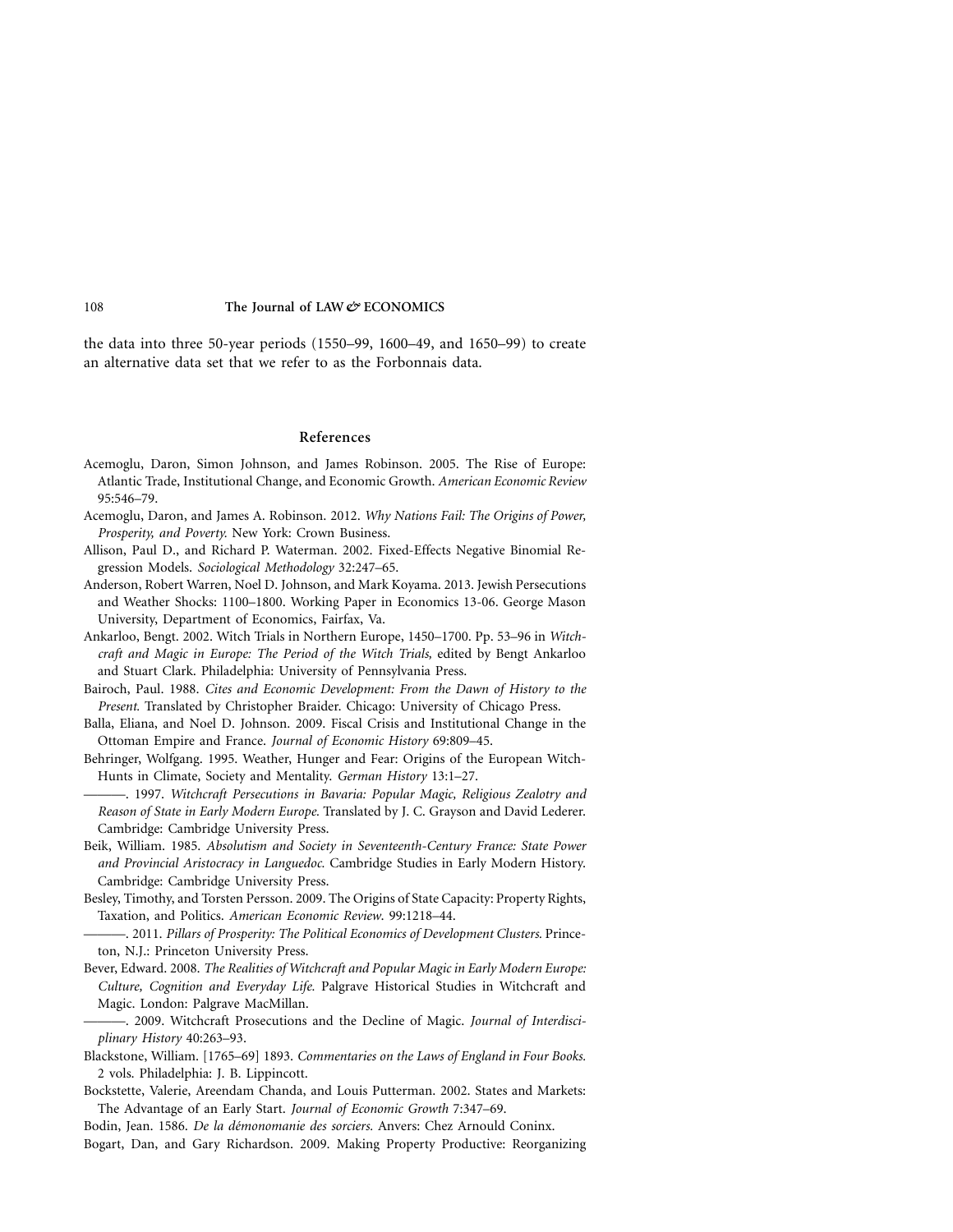Rights to Real and Equitable Estates in Britain, 1660–1830. *European Review of Economic History* 13:3–30.

———. 2011. Property Rights and Parliament in Industrializing Britain. *Journal of Law and Economics* 54:241–74.

- Boguet, Henry. 1929. *An Examen of Witches*, edited by Montague Summers. Translated by E. A. Ashwin. London: Kessinger Publishing.
- Bonney, Richard, ed. 1995. *The Rise of the Fiscal State in Europe c. 1200–1815.* Oxford: Oxford University Press.
- Bosker, Maarten, Eltjo Buringh, and Jan Luiten van Zanden. 2013. From Baghdad to London: Unraveling Urban Development in Europe, the Middle East, and North Africa, 800–1800. *Review of Economics and Statistics* 95:1418–37.
- Bostridge, Ian. 1996. Witchcraft Repealed. Pp. 309–34 in *Witchcraft in Early Modern Europe,* edited by Jonathan Barry, Marianne Hester, and Gareth Roberts. Cambridge: Cambridge University Press.
- Brewer, John. 1988. *The Sinews of Power: War, Money, and the English State, 1688–1783.* Cambridge, Mass.: Harvard University Press.
- Briggs, Robin. 1996a. Many Reasons Why: Witchcraft and the Problem of Multiple Explanation. Pp. 49–63 in *Witchcraft in Early Modern Europe,* edited by Jonathan Barry, Marianne Hester, and Gareth Roberts. Cambridge: Cambridge University Press.
- . 1996. Witches and Neighbors: The Social and Cultural Context of European Witch*craft.* London: Penguin Books.
- -. 2007. *The Witches of Lorraine*. New York: Oxford University Press.
- Chanda, Areendam, and Louis Putterman. 2007. Early Starts, Reversals and Catch-up in the Process of Economic Development. *Scandinavian Journal of Economics* 109:387– 413.
- Cohn, Norman. 1975. *Europe's Inner Demons: An Enquiry Inspired by the Great Witch-Hunt.* London: Sussex University Press.
- Collier, Paul. 2009. *War, Guns and Votes: Democracy in Dangerous Places.* New York: HarperCollins.
- Collins, James B. 1988. *Fiscal Limits of Absolutism: Direct Taxation in Seventeenth-Century France.* Berkeley: University of California Press.
- ———. 1995. *The State in Early Modern France.* Cambridge: Cambridge University Press. Colyar, H. A. de. 1912. Jean-Baptiste Colbert and the Codifying Ordinances of Louis XIV. *Journal of the Society of Comparative Legislation* 13:56–86.
- DeLong, J. Bradford, and Andrei Shleifer. 1993. Princes and Merchants: European City Growth before the Industrial Revolution. *Journal of Law and Economics* 36:671–702.
- Dincecco, Mark. 2009. Fiscal Centralization, Limited Government, and Public Revenues in Europe, 1650–1913. *Journal of Economic History* 69:48–103.
- ———. 2012. Warfare, Fiscal Capacity, and Performance. *Journal of Economic Growth* 17:171–203.
- Dupâquier, Jacques. 1988. *Histoire de la population française*. Vol. 4. Paris: Presses Universitaires de France.
- Ertman, Thomas. 1997. *Birth of Leviathan: Building States and Regimes in Medieval and Early Modern Europe.* Cambridge: Cambridge University Press.
- Forbonnais, Francois Véron Duverger de. 1758. *Recherches et considérations sur les finances* de France. Basel: Aux Depens des Frères Cramer.
- Fukuyama, Francis. 2011. *The Origins of Political Order: From Prehuman Times to the French Revolution.* London: Profile Books.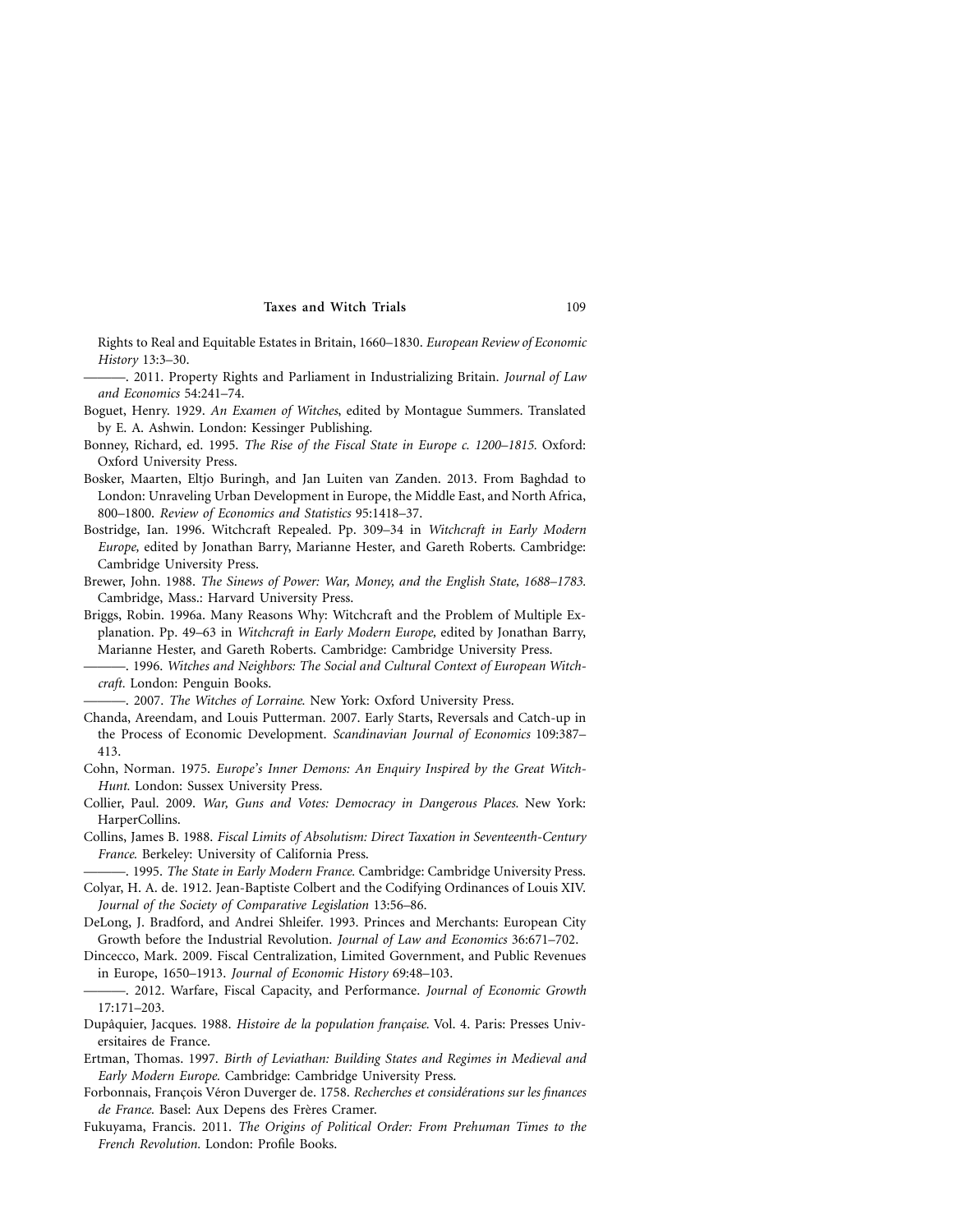- Gaskill, Malcolm. 1996. Witchcraft in Early Modern Kent: Stereotypes and the Background to Accusations. Pp. 237–57 in *Witchcraft in Early Modern Europe: Studies in Culture and Belief,* edited by Jonathan Barry, Marianne Hester, and Gareth Roberts. Cambridge: Cambridge University Press.
- Gennaioli, Nicola, and Ilia Rainer. 2007. The Modern Impact of Precolonial Centralization in Africa. *Journal of Economic Growth* 12:185–234.
- Guéry, Alain. 1978. Les finances de la monarchie française sous l'ancien régime. *Annales E.S.C.* 33:216–39.
- Hamscher, Albert N. 1976. *The Parlement of Paris after the Fronde, 1653–1673.* Pittsburgh: University of Pittsburgh Press.
- Hausman, Jerry A., Bronwyn H. Hall, and Zvi Griliches. 1984. Econometric Models for Count Data with an Application to the Patents-R&D Relationship. Technical Working Paper No. 0017. Cambridge, Mass.: National Bureau of Economic Research.
- Heckscher, Eli F. 1955. *Mercantilism.* Vol. 1. Translated by E. F. Soderlund. London: George Allen & Unwin.
- Henningsen, Gustav. 1980. *The Witches' Advocate: Basque Witchcraft and the Spanish Inquisition* (*1609–1614*)*.* Reno: University of Nevada Press.
- Hoffman, Philip. 1994. Early Modern France, 1450–1700. Pp. 226–52 in *Fiscal Crises, Liberty, and Representative Government, 1450–1789,* edited by Philip Hoffman and Kathryn Norberg. Stanford, Calif.: Stanford University Press.
- Hurt, John J. 2002. *Louis XIV and the Parlements: The Assertion of Royal Authority.* Manchester: Manchester University Press.
- Jenson, Gary. 2007. *The Path of the Devil: Early Modern Witch Hunts.* Plymouth: Rowland & Littlefield Publishers.
- Johnson, Noel D. 2006. Banking on the King: The Evolution of the Royal Revenue Farms in Old Regime France. *Journal of Economic History* 66:963–91.
- Johnson, Noel D., and Mark Koyama. 2011. Taxes, Lawyers, and the Decline of Witch Trials in France. Unpublished manuscript. George Mason University, Department of Economics, Fairfax, Va.
	- -. 2013. Legal Centralization and the Birth of the Secular State. *Journal of Comparative Economics* 41:959–78.
- -. 2014. Tax Farming and the Origins of State Capacity in England and France. *Explorations in Economic History* 51:1–20.
- Johnson, Noel D., Mark Koyama, and John V. C. Nye. 2011. Establishing a New Order: The Growth of the State and the Decline of Witch Trials in France. Working Paper in Economics No. 11-43. George Mason University, Department of Economics, Fairfax, Va.
- Kamen, Henry. 1971. *The Iron Century, Social Change in Europe, 1550–1660.* London: Weidenfeld & Nicolson.
- Kern, Edmund M. 1999. An End to Witch Trials in Austria: Reconsidering the Enlightened State. *Austrian History Yearbook* 30:159–85.
- Kettering, Sharon. 1986. *Patrons, Brokers, and Clients in Seventeenth-Century France.* Oxford: Oxford University Press.
- Krueger, Alan B., and Jitka Malecková. 2003. Education, Poverty and Terrorism: Is There a Causal Connection? *Journal of Economic Perspectives* 17:119–44.
- Kwass, Michael. 2000. *Privilege and the Politics of Taxation in Eighteenth-Century France: Liberte´, E´galite´, Fiscalite´.* Cambridge: Cambridge University Press.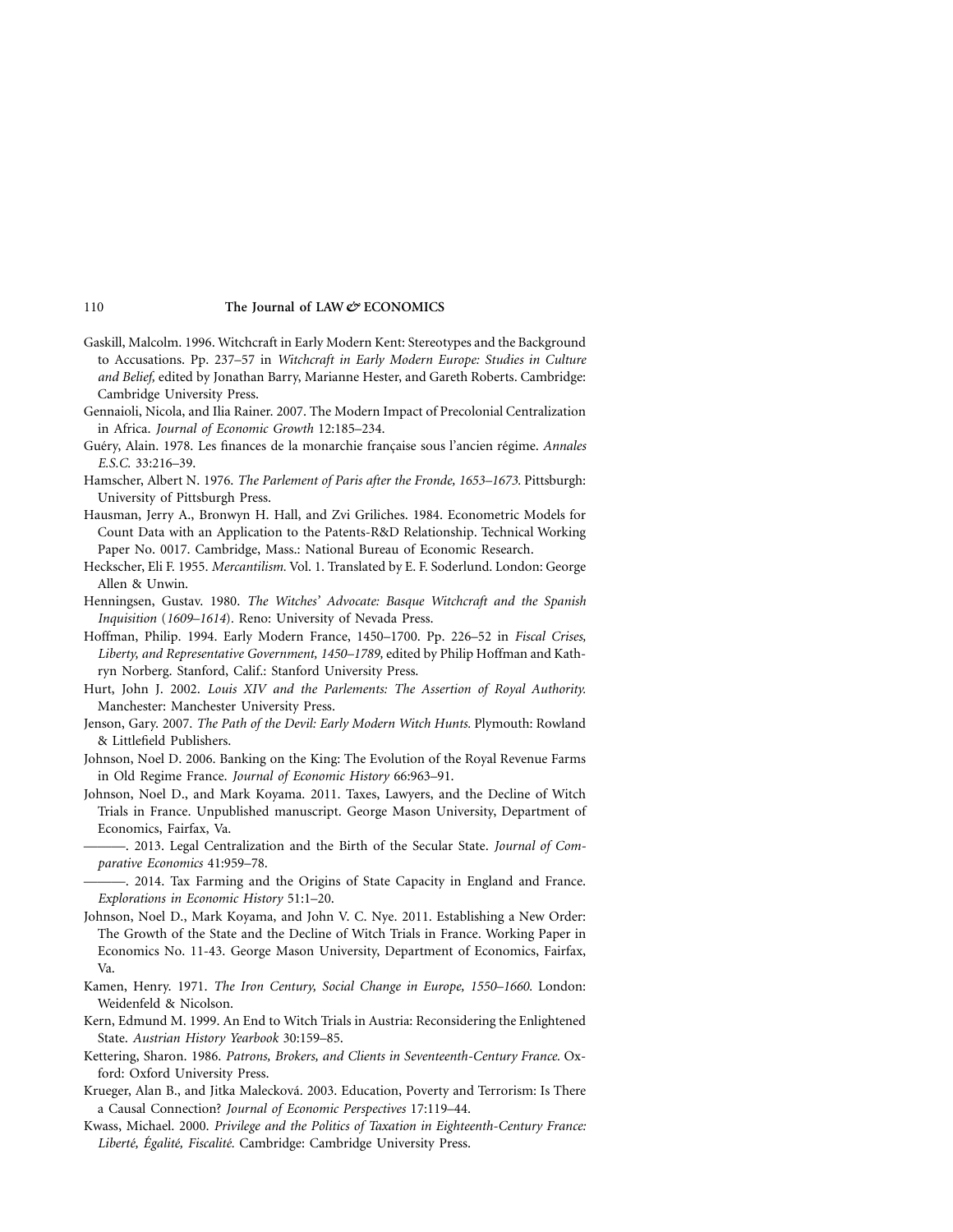- Lancre, Pierre de. [1612] 1982. *Tableau de l'inconstance des mauvais anges et demons, ou il est amplement traicte´ des sorciers et de la sorcellerie.* Paris: Editions Aubier.
- Langbein, John H. 1977. *Torture and the Law of Proof.* Chicago: University of Chicago Press.
- Larner, Christina. 1980. Crimen Exceptum? The Crime of Witchcraft in Europe. Pp. 49– 75 in *Crime and the Law: The Social History of Crime in Western Europe since 1500,* edited by V. A. C. Gatrell, Bruce Lenman, and Geoffrey Parker. London: Europa Publications.
- ———. 1981. *Enemies of God: The Witch-Hunt in Scotland.* London: Chatto & Windus. Lea, Henry Charles. 1957. *Material toward a History of Witchcraft.* London: Thomas Yoseloff.
- Levack, Brian P. 1996. State-Building and Witch Hunting in Early Modern Europe. Pp. 96–118 in *Witchcraft in Early Modern Europe,* edited by Jonathan Barry, Marianne Hester, and Gareth Roberts. Cambridge: Cambridge University Press.
	- ———. 1999. The Decline and End of Witchcraft Prosecutions. Pp. 1–94 in *Witchcraft and Magic in Europe: The Eighteenth and Nineteenth Centuries,* edited by B. Ankarloo and S. Clark. Philadelphia: University of Pennsylvania Press.
	- ———. 2006. *The Witch-Hunt in Early Modern Europe.* 3d ed. London: Routledge.

———. 2008. *Witch-Hunting in Scotland: Law, Politics, and Religion.* London: Routledge. MacCulloch, Diarmaid. 2003. *Reformation: Europe's House Divided, 1490–1700.* London:

Allen Lane. Mandrou, Robert. 1979. Possession et sorcellerie au xviiê siècle: Textes inédits. Paris: Fayard.

- Mann, Michael. 1986. *The Sources of Social Power.* Vol. 1. Cambridge: Cambridge University Press.
- Midelfort, Eric. 1972. *Witch Hunting in Southwestern Germany.* Stanford, Calif.: Stanford University Press.
- Miguel, Edward. 2005. Poverty and Witch Killing. *Review of Economic Studies* 72:1153– 72.
- Mokyr, Joel, and John V. C. Nye. 2007. Distribution Coalitions, the Industrial Revolution, and the Origins of Economics Growth in Britain. *Southern Economic Journal* 74:50– 70.

Montaigne, Michel de. [1580] 1993. On the Lame. Pp. 1160–72 in *The Complete Essays.* Translated by M. A. Screech. London: Penguin.

Monter, E. William. 1976. *Witchcraft in France and Switzerland.* Ithaca, N.Y.: Cornell University Press.

———. 1997. Toads and Eucharists: The Male Witches of Normandy, 1564–1660. *French Historical Studies* 20:563–95.

———. 2002. Witch Trials in Continental Europe, 1560–1660. Pp. 3–52 in *Witchcraft and Magic in Europe: The Period of the Witch Trials,* edited by Bengt Ankarloo, Stuart Clark, and E. William Monter. London: Athlone Press.

- Moore, Mick. 2008. Between Coercion and Contract. Pp. 34–63 in *Taxation and State-Building in Developing Countries,* edited by Deborah Brautigam, Odd-Helge Fjeldstad, and Mick Moore. New York: Cambridge University Press.
- Moote, A. Lloyd. 1971. *The Revolt of the Judges.* Princeton, N.J.: Princeton University Press.
- Muchembled, Robert. 1979. *La sorcière au village: XVê-XVIIIê siècle*. Paris: Gallimard-Julliard.
- North, Douglass C., John Joseph Wallis, and Barry R. Weingast. 2009. *Violence and Social*